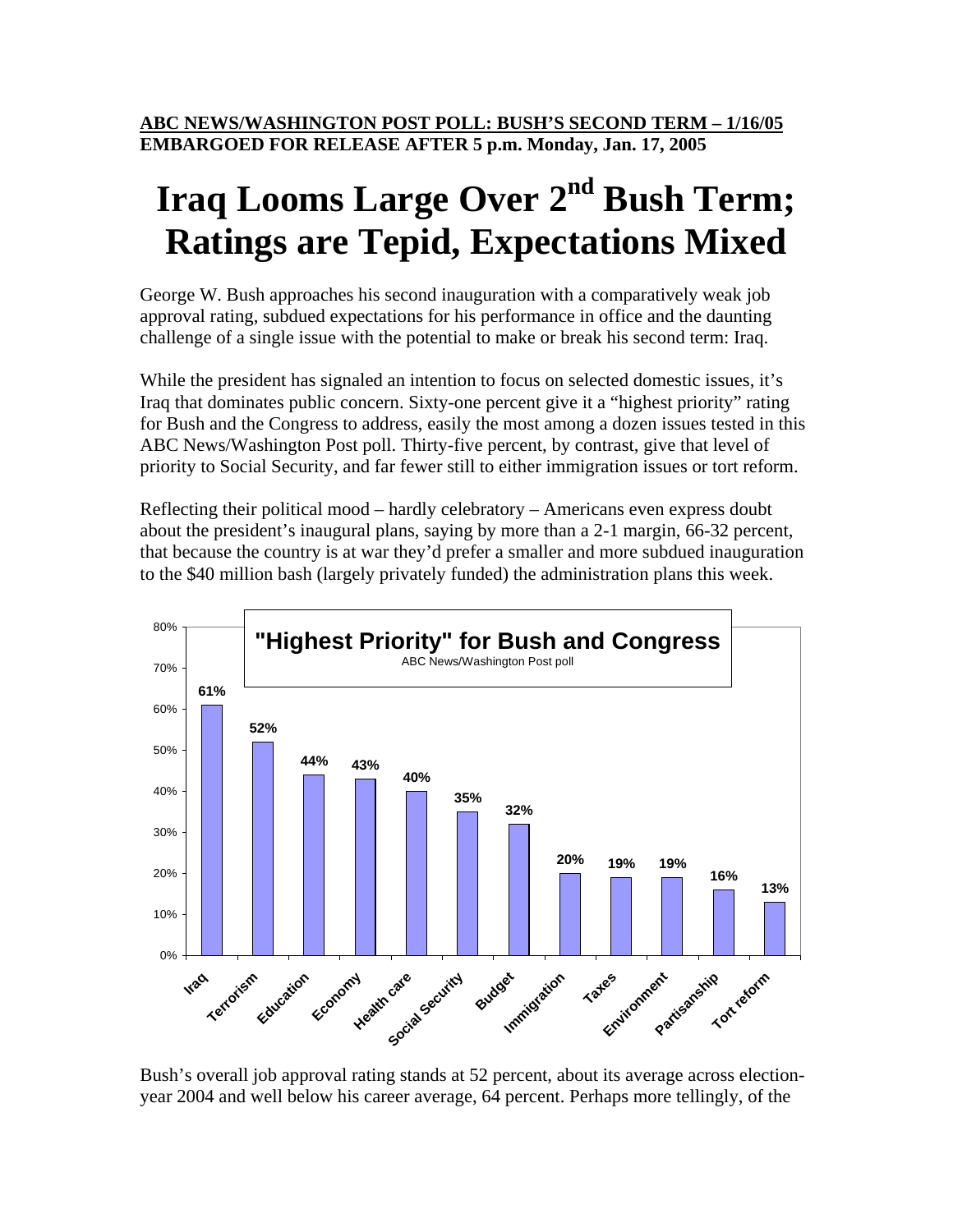seven presidents elected to a second term in the last 56 years, only one – Richard Nixon – received as tepid an approval rating on the eve of his second inauguration. Indeed Bush's rating is 13 points below the pre-inaugural average for the last six second-termers.



There are opportunities for Bush in public attitudes: More than half the public supports changes he's proposed in Social Security, immigration and tort reform. His approval rating for handling terrorism – the wellspring of his support – has rebounded, gaining eight points since last month. And, critically for any incumbent, economic discontent has eased, with a 13-point drop since mid-2003 in the number of Americans who give it a top priority.

There are clear challenges for Bush as well, including an advantage for the Democrats in trust to handle Social Security, and continued weak ratings for the president on this and a range of other domestic issues. But there also are challenges for the Democrats in Congress: The public by 45-39 percent says the country should go in Bush's direction rather than theirs; and by a huge 69-28 percent says the Democrats should compromise with Bush on major issues rather than simply blocking him.

In terms of the double-edged sword of expectations, 55 percent expect Bush to do a better job in his second term than in his first, about the same as it was for Bill Clinton on the eve of his second inauguration. But 29 percent expect Bush to do a worse job in his second term – 10 points higher than it was for Clinton.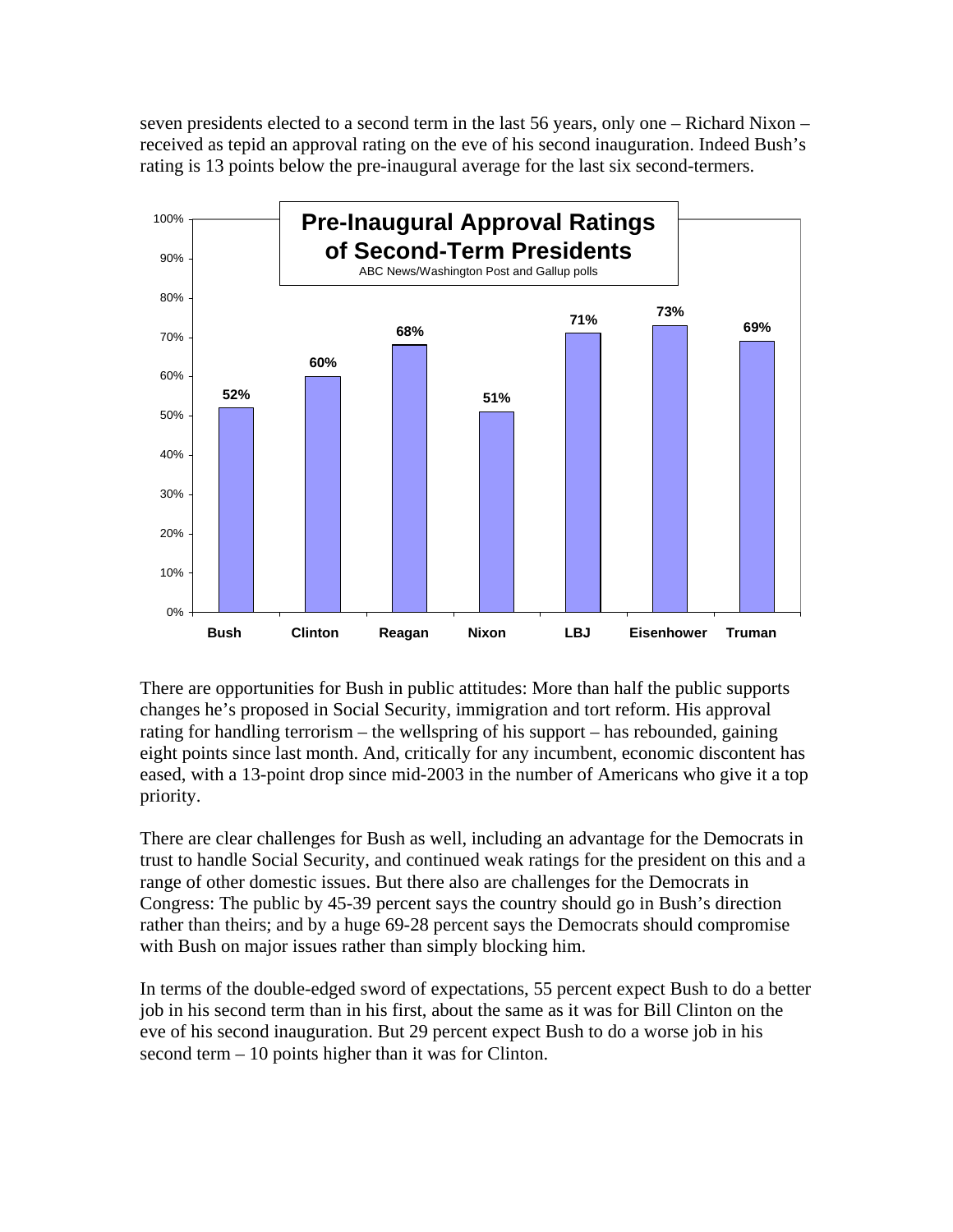IRAQ – Handling Iraq is Bush's greatest task. Fifty-eight percent disapprove of his work there, matching his worst rating on the issue (set last May in the aftermath of the Abu Ghraib scandal). Fifty-five percent say the war was not worth fighting, about the same as last month, when it hit a new high. And the number who say the war has improved the long-term security of the United States – its fundamental rationale – has slipped beneath a majority for the first time.



The shift in public perceptions on Iraq is striking. In April 2003, as the major fighting ended, just 29 percent of Americans assigned the situation there a "highest priority" for Bush and the Congress. Today, as noted, 61 percent give it top priority – up by 45 points among Democrats, but also by 25 points among Republicans.

There is broad support for holding the Iraqi elections scheduled for later this month  $-73$ percent say they should go forward, up from 60 percent last month – even though most, 57 percent, are skeptical these elections will produce a stable government. A chief reason for this support is that most think the elections will move the United States closer to the day U.S. forces can be withdrawn from Iraq.

It's notable – and perhaps a concern for the administration – how closely linked Iraq is to the president's bottom line. Among people who think the war was worth fighting, 92 percent also approve of Bush's work in office overall. Among those who think the war was not worth it, 79 percent disapprove of Bush's performance more broadly.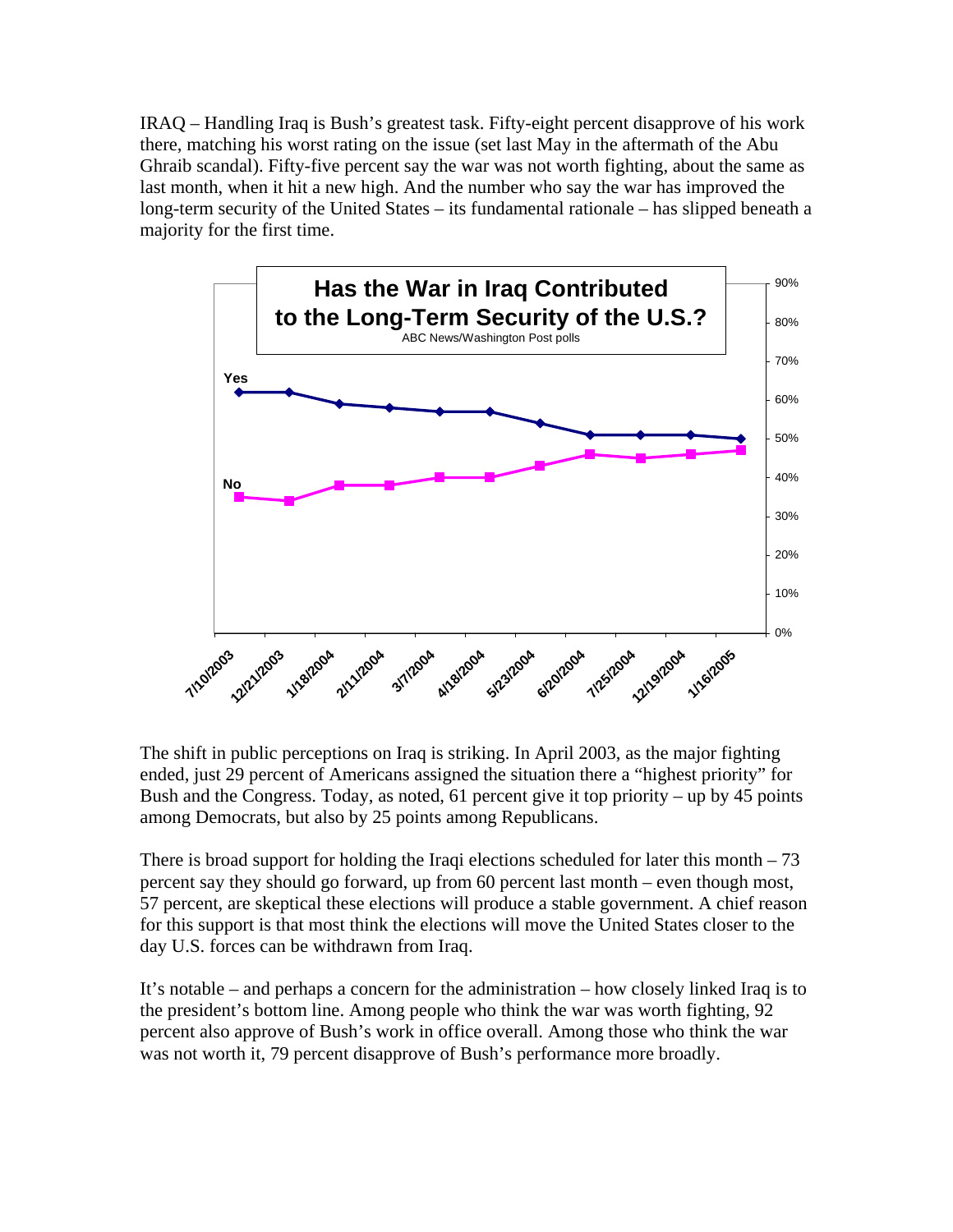In one heartening result for the administration – yet also a challenge to perform  $-58$ percent of Americans expect "substantial progress" on Iraq in Bush's second term, second only to the 70 percent who expect good progress in the war on terrorism. Overall, though, of the dozen issues tested, majorities expect substantial progress in just half – and that does not include such heavy hitters as health care and Social Security.

PRIORITIES, PROGRESS and APPROVALS – Terrorism comes second to Iraq in public concern, with 52 percent rating it a "highest priority" issue. Next, at some distance, are education – an issue on which Bush's rating has rebounded from something of an election-year slump – and the economy and health care. While he's not strong on these, his approval rating on health care, at 42 percent, has inched to a career best.

Social Security and the deficit are next on the priority list; other issues a good deal lower.

|                 | Top | Approve of<br>priority Bush's work | Expect major<br>progress |
|-----------------|-----|------------------------------------|--------------------------|
| Iraq            | 61% | 40 <sub>8</sub>                    | 58%                      |
| Terrorism       | 52  | 61                                 | 70                       |
| Education       | 44  | 56                                 | 53                       |
| Economy         | 43  | 46                                 | 56                       |
| Health care     | 40  | 42                                 | 48                       |
| Social Security | 35  | 38                                 | 46                       |
| Deficit         | 32  | 39                                 | 35                       |
| Immigration     | 20  | 33                                 | 39                       |
| Taxes           | 19  | 49                                 | 52                       |
| Environment     | 19  | 48                                 | 32                       |
| Reducing        |     |                                    |                          |
| partisanship    | 16  | ΝA                                 | 26                       |
| Tort reform     | 13  | 51                                 | 54                       |

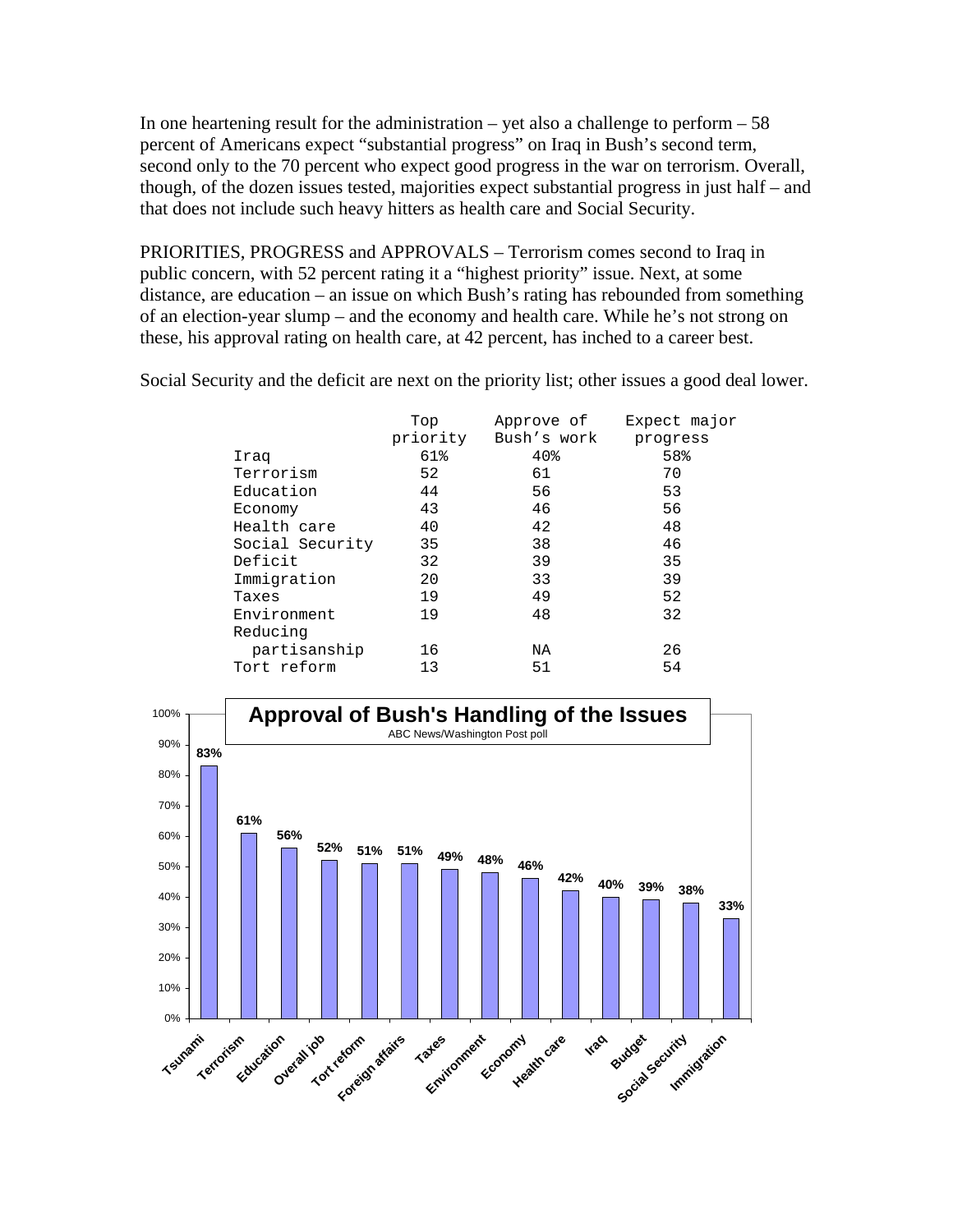It's notable that Bush gets majority approval on just three of these issues, terrorism, education and tort reform, compared with majority disapproval on six – Iraq, the deficit, Social Security, immigration, the economy and health care. It's more of a split on three others, taxes, the environment and foreign affairs. In one other issue, his response to the South Asian tsunami disaster, Bush gets a vast 83 percent approval rating.

Comparisons to Clinton at this stage are available on some issues. Forty-six percent approve of Bush's work on the economy; it was 61 percent for Clinton just before his second inauguration. On the other hand, Bush's 51 percent approval for handling foreign affairs is close to Clinton's 54 percent in mid-January 1997.

Expectations for "substantial progress" from Bush are about the same as they were for Clinton on some issues – the economy, Social Security and health care. But they're six points lower for Bush on education, 16 points lower on the deficit and 28 points lower on the environment.

On a more personal level, half of Americans said Clinton understood the problems of average Americans; seven points fewer say the same of Bush. Indeed there are just three prominent political groups in which majorities say Bush understands their problems: Republicans, conservatives and evangelical white Protestants. Bush does better, though, as a leader who "shares your values"; 54 percent of all Americans say this is so.

PARTISANSHIP, MODERATION and WOMEN – Partisanship is a heavy factor in presidential approval. At the most basic, Bush gets a 91 percent job approval rating from Republicans, but just 22 percent from Democrats.

But that isn't necessarily new: There was a similar partisan gap for Clinton in January 1997. The difference is in their appeal to the center: In 1997, 61 percent of independents and 65 percent of moderates approved of Clinton's performance; today, Bush gets just 49 and 46 percent support in these same groups.

There's a difference between the sexes, too. Bush and Clinton's approval ratings at this point in their careers are nearly identical among men. But Bush's is 15 points weaker among women – who, among other factors, are more critical of his work on Iraq.

|               | Job approval |                          |
|---------------|--------------|--------------------------|
|               |              | Bush, 1/05 Clinton, 1/97 |
| All           | 52%          | 60%                      |
| Democrats     | 22           | 87                       |
| Republicans   | 91           | 28                       |
| Independents  | 49           | 61                       |
| Liberals      | 26           | 78                       |
| Moderates     | 46           | 65                       |
| Conservatives | 73           | 40                       |
| Men           | 56           | 57                       |
| Women         | 48           | 63                       |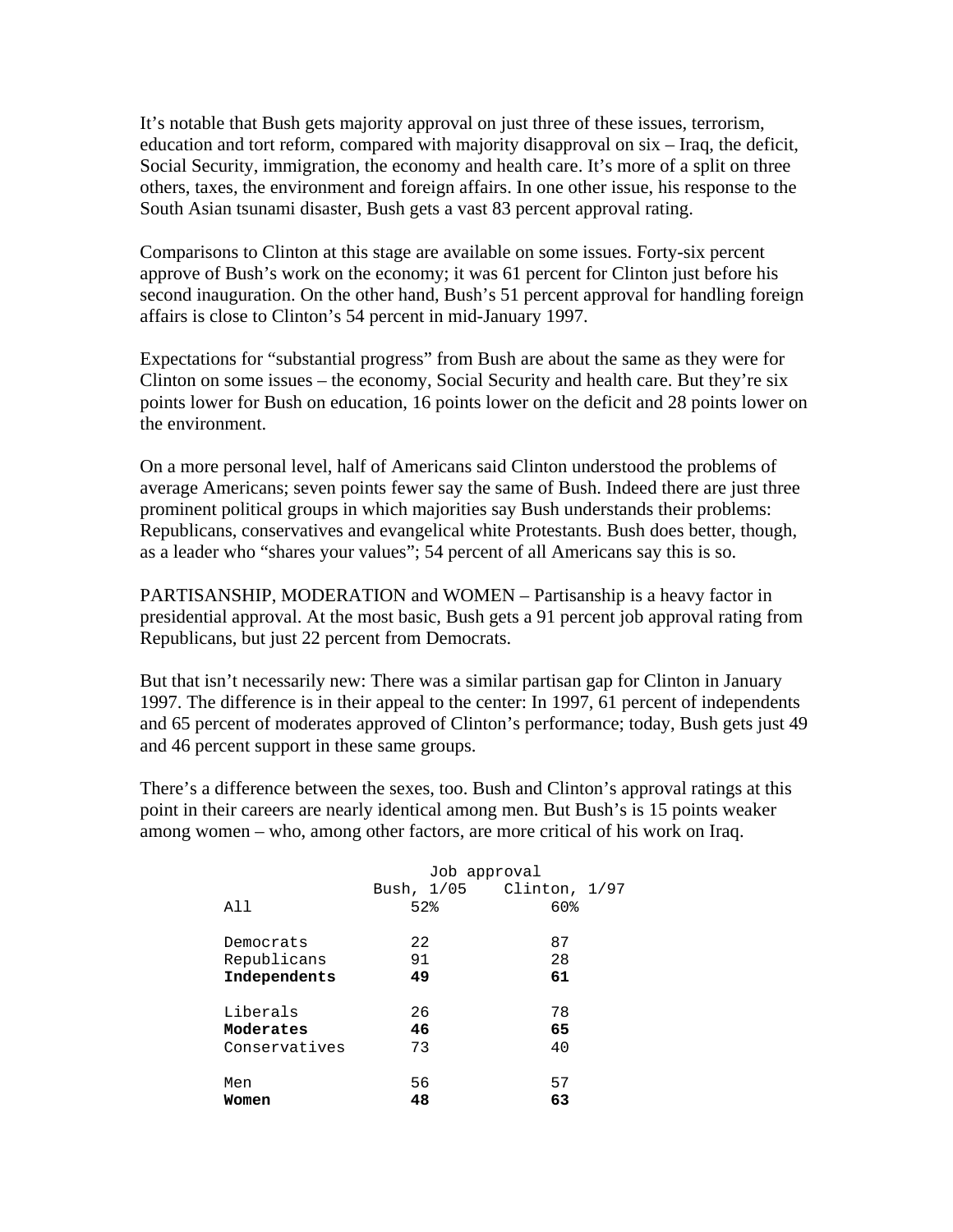There also are grounds for comparison with Richard Nixon, since his and Bush's preinauguration job approval ratings are so similar. The most striking difference is in volatility: Nixon's rating gyrated dramatically, 59 percent a month after the 1972 election, 51 percent before his second inauguration, up to 67 percent when the Vietnam peace accords were signed days later, then spiraling rapidly down in the Watergate scandal. Bush's by contrast has been steady, between 47 and 54 percent, over the last 11 months.

SOCIAL SECURITY – As noted, Bush has underscored three domestic issues in recent weeks – Social Security, immigration and tort reform. He has good possibilities on all three, but again, challenges as well.

On Social Security, Americans divide about evenly on the question of cutting the rate of growth in benefits for future retirees: Forty-eight percent opposed, 47 percent in favor. That's less opposition than some have suggested, given the treasured program's famed third-rail danger.

One likely factor is how the issue is presented. Some other surveys have posited a cut in benefits; this one instead posed the question as a reduction in the rate of growth, which is more specifically what's been proposed. This survey also specified the apparent size of the reduction, up to one and a half percent a year.

Another aspect of the administration's plan, partial privatization through a stock-market investment option, gets 55 percent support in this survey, about where it's been (but down from its level before the market bubble burst in 2000 and 2001). An ABC/Post poll last month, however, found this support sharply lower if it means borrowing up to \$2 trillion to pay for it.

A plan that combines these two features – reducing the rate of growth in benefits, and providing a stock-market option for contributions – wins 54 percent support, with 41 percent opposed. (Twenty percent are "strongly" in favor, 25 percent strongly against.)

Polls describing the change as a cut in benefits, rather than as a cut in the growth of benefits, have found majority opposition. Further testing is needed as the plan becomes clearer, but this suggests that ultimate public perceptions of what's cut – benefits or their rate of growth – may well be a decisive factor in its acceptability.

There are other factors as well. Working against Bush is the plurality preference for the Democrats' approach to Social Security, and his 55 percent disapproval rating for handling the issue (matching the worst of his career). So is partisanship – Republicans are 25 points more apt than Democrats to support his plan, 69 percent to 44 percent.

But working for him is belief the program is in trouble: Six in 10 Americans continue to think there won't be enough money in the system to pay their full benefits. Younger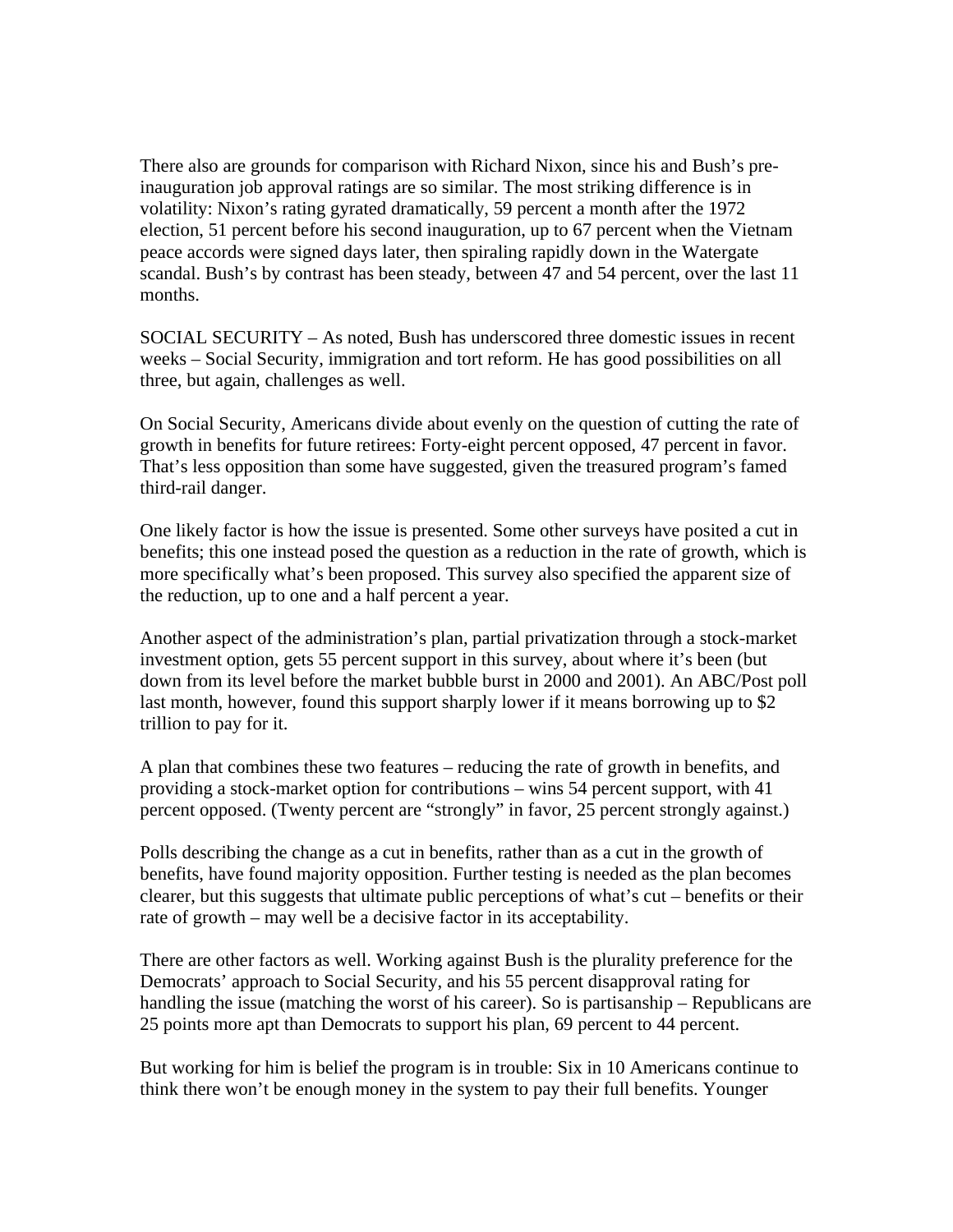adults are especially likely to think so, and as a result are especially likely to support the changes Bush has proposed. Support for his plan peaks at 71 percent among adults younger than 30; it's just half that, 34 percent, among senior citizens.

IMMIGRATION – On immigration, the public favors both a carrot and a stick approach that seems similar to Bush's, despite his low (33 percent) approval on the issue. On one hand, 77 percent say the government should do more to keep illegal immigrants out; 57 percent also favor denying them driver's licenses or other official ID, as some Republicans have proposed.

At the same time, 61 percent say illegal immigrants living and working here should be offered a chance to keep their jobs and eventually apply for legal status, rather than being deported. Interestingly this amnesty plan gets more support from Democrats (72 percent) than from Republicans (55 percent), and more from liberals than from conservatives – surely one of the very few Bush proposals that does better outside his base than within it.

TORT REFORM – On one further issue, Americans by 2-1 favor limits on class-action lawsuits, as Bush has proposed. Support for a \$250,000 cap on non-economic damages in medical liability is lower but still over half (52 percent when the question is made personal; a similar 56 percent if it applies to others).

Nonetheless, 57 percent also say, on principle, that companies should face the possibility of large-penalty lawsuits, both to compensate the injured and to keep hazardous products out of the market. That makes this yet another issue on which careful pathfinding is required if Bush's proposals are to prevail in the second term ahead.

METHODOLOGY – This ABC News/Washington Post poll was conducted by telephone Jan. 12-16, 2005, among a random national sample of 1,007 adults. The results have a three-point error margin. Sampling, data collection and tabulation by TNS of Horsham, Pa.

Analysis by Gary Langer.

ABC News polls can be found at ABCNEWS.com at [http://abcnews.com/pollvault.html.](http://abcnews.com/pollvault.html)

Media contact: Cathie Levine, (212) 456-4934.

Full results follow  $(*=$  less than 0.5 percent).

1. Do you approve or disapprove of the way George W. Bush is handling his job as president? Do you approve/disapprove strongly or somewhat?

|                   | ---------Approve--------- |          |          | --------Disapprove------- |          |          | No    |
|-------------------|---------------------------|----------|----------|---------------------------|----------|----------|-------|
|                   | NET                       | Strongly | Somewhat | NET                       | Somewhat | Strongly | opin. |
| 1/16/05           | 52                        | 33       | 19       | 46                        | 11       | 35       |       |
| Compare to:       |                           |          |          |                           |          |          |       |
| Clinton $1/97$ 60 |                           | ΝA       | ΝA       | 34                        | NA       | ΝA       | 6     |
| Reagan 1/85 68    |                           |          |          | 28                        |          |          |       |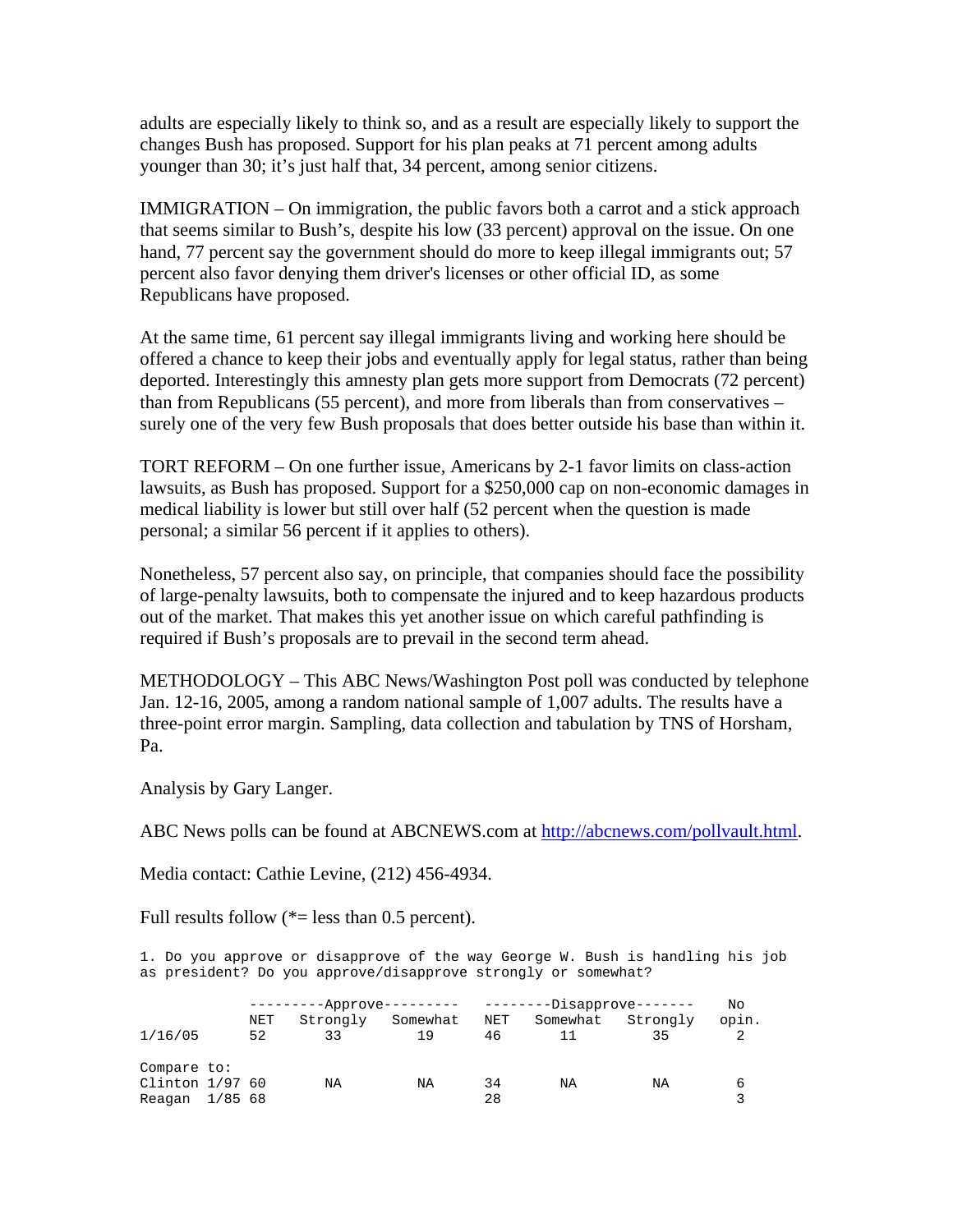| Nixon*<br>$1/73$ 51          |          |          |             | 37       |          |          | 12                           |
|------------------------------|----------|----------|-------------|----------|----------|----------|------------------------------|
| $1/65$ 71<br>LBJ             |          |          |             | 15       |          |          | 14                           |
| DDE<br>$1/57$ 73             |          |          |             | 14       |          |          | 13                           |
| 1/4969<br>Truman             |          | $\sf H$  | П           | 17       | п        | П        | 14                           |
| *Nixon and previous: Gallup. |          |          |             |          |          |          |                              |
|                              |          |          |             |          |          |          |                              |
| Full Bush trend:             |          |          |             |          |          |          |                              |
| 1/16/05                      | 52       | 33       | 19          | 46       | 11       | 35       | 2                            |
| 12/19/04                     | 48       | 27       | 21          | 49       | 12       | 38       | 2                            |
| 10/20/04                     | 50       | 30       | 20          | 46       | 11       | 35       | 4                            |
| 10/17/04 LV                  | 54       | 35       | 19          | 45       | 9        | 36       | 2                            |
| $10/16/04$ LV                | 54       | 35       | 19          | 44       | 10       | 34       | 2                            |
| 10/15/04 LV                  | 54       | 35       | 19          | 44       | 10       | 34       | 2                            |
| 10/3/04<br>Lν                | 53       | 36       | 17          | 46       | 11       | 34       | 1                            |
| 9/26/04                      | 50       | 33       | 18          | 45       | 13       | 32       | 5                            |
| 9/8/04                       | 52       | 35       | 17          | 43       | 11       | 32       | 5                            |
| 8/29/04                      | 50       | 31       | 19          | 47       | 13       | 34       | 3<br>5                       |
| 8/1/04                       | 47<br>50 | 28<br>32 | 18<br>19    | 49<br>47 | 13<br>13 | 36<br>34 | 3                            |
| 7/25/04<br>7/11/04           |          | 31       | 17          | 50       | 11       | 39       | 2                            |
|                              | 48<br>47 |          | 17          | 51       |          |          | 1                            |
| 6/20/04<br>5/23/04           | 47       | 30<br>31 | 17          | 50       | 13<br>14 | 39<br>36 | 3                            |
| 4/18/04                      | 51       | 33       | 18          | 47       | 13       | 34       | $\mathbf 1$                  |
|                              |          | 32       |             |          | 12       | 36       | 2                            |
| 3/7/04<br>2/11/04            | 50<br>50 | 30       | 18<br>21    | 48<br>47 | 14       | 34       | 2                            |
|                              | 58       | 35       | 24          | 40       | 9        |          | 2                            |
| 1/18/04                      |          | 39       | 21          | 38       |          | 30<br>23 | 3                            |
| 12/21/03                     | 59       |          |             |          | 15       |          | 5                            |
| 12/14/03                     | 57       | 37       | 20          | 39       | 10       | 29       | 7                            |
| 12/7/03                      | 53       | 32       | 21          | 40       | 13       | 27       |                              |
| 11/16/03                     | 57       | 34       | 23<br>26    | 39<br>42 | 11       | 28       | 4<br>2                       |
| 10/29/03                     | 56<br>53 | 30<br>33 | 20          | 43       | 13<br>13 | 29<br>29 | 4                            |
| 10/13/03                     |          |          |             |          |          |          |                              |
| 9/30/03                      | 54       | 34       | 20          | 44       | 15       | 29       | 2                            |
| 9/13/03                      | 58       | 35       | 23          | 40       | 14       | 27       | 2                            |
| 9/7/03                       | 56       | 34       | 22          | 41       | 13       | 28       | 4                            |
| 8/11/03                      | 59       | 37<br>35 | 22<br>24    | 37<br>38 | 14       | 23<br>25 | 4<br>3                       |
| 7/10/03                      | 59       | 45       | 23          | 29       | 13<br>11 |          | $\overline{4}$               |
| 6/22/03                      | 68       |          |             |          |          | 18       |                              |
| 4/30/03                      | 71       | 50<br>52 | 22<br>22    | 26<br>23 | 17<br>9  | 9        | 3<br>3                       |
| 4/16/03                      | 74       |          |             | 20       | 6        | 14       | 4                            |
| 4/9/03<br>4/3/03             | 77<br>71 | 58<br>54 | 19<br>16    | 25       | 7        | 14<br>19 | 4                            |
| 3/23/03                      | 68       |          |             | 27       |          |          | 4                            |
| 3/20/03                      |          | ΝA       | ΝA          |          | ΝA       | ΝA       | 5                            |
| 3/2/03                       | 67<br>62 | NA<br>38 | NA<br>23    | 28<br>35 | NA<br>13 | NA<br>22 | 4                            |
| 2/23/03                      | 60       | NA       | $_{\rm NA}$ | 34       | NA       | NA       | 6                            |
| 2/9/03                       | 64       | 42       | 21          | 34       | 14       | 20       | 3                            |
| 2/1/03                       | 62       | 41       | 21          | 34       | 13       | 22       | $\overline{\mathbf{4}}$      |
| 1/28/03                      | 62       | 43       | 19          | 36       | 13       | 23       | 2                            |
| 1/27/03                      | 59       | 39       | 21          | 37       | 15       | 22       | 4                            |
| 1/20/03                      | 59       | 36       | 23          | 38       | 16       | 22       | 2                            |
| 12/15/02                     | 66       | 37       | 28          | 32       | 12       | 20       | $\sqrt{2}$                   |
| 11/4/02<br>LV                | 67       | 45       | 23          | 31       | 12       | 20       | 1                            |
| 11/3/02<br>ΓΛ                | 67       | 45       | 22          | 32       | 12       | 20       | 1                            |
| 11/2/02                      |          |          |             | 32       |          | 23       |                              |
| ΓΛ<br>10/27/02               | 67<br>67 | 47<br>39 | 20<br>28    | 29       | 9<br>13  | 16       | 1<br>$\overline{\mathbf{4}}$ |
| 9/26/02                      | 67       | 42       | 25          | 30       | 12       | 18       | 3                            |
| 9/8/02                       | 71       | 42       | 28          | 27       | 12       | 15       | 3                            |
| 7/28/02                      | 69       | 39       | 31          | 28       | 14       | 14       | 3                            |
| 7/15/02                      | 72       | 42       | 31          | 25       | 12       | 13       | $\overline{\mathbf{c}}$      |
|                              |          |          |             |          |          | 13       |                              |
| 6/17/02<br>6/9/02            | 74<br>77 | 42<br>41 | 32<br>36    | 22<br>20 | 9<br>9   | 11       | $\overline{\mathbf{4}}$<br>3 |
| 5/19/02                      | 76       | $4\,8$   | 28          | 22       | 8        | 13       | 3                            |
|                              |          |          |             |          |          |          |                              |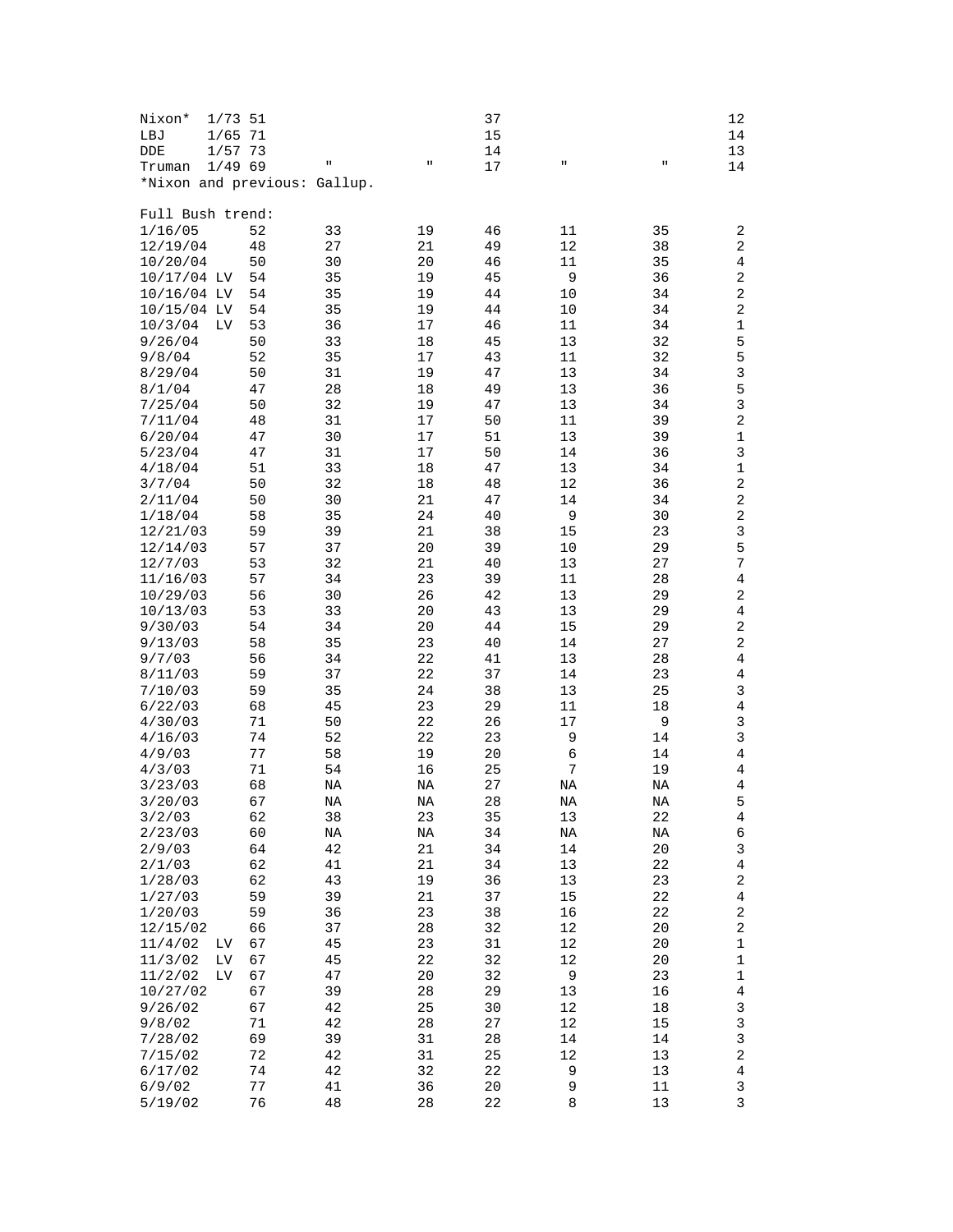| 4/21/02  | 78 | 47 | 31 | 20 | 9  | 10 | 2  |
|----------|----|----|----|----|----|----|----|
| 3/28/02  | 79 | 49 | 30 | 18 | 8  | 10 | 3  |
| 3/10/02  | 82 | 52 | 30 | 16 | 9  | 7  | 2  |
| 1/27/02  | 83 | 56 | 27 | 14 | 7  | 7  |    |
| 12/19/01 | 86 | 64 | 22 | 12 | 6  | 6  | 2  |
| 11/27/01 | 89 | 69 | 21 | 9  | 4  | 5  |    |
| 11/6/01  | 89 | 65 | 24 | 9  | 5  | 4  | 2  |
| 10/9/01  | 92 | 76 | 16 | 6  | 3  | 3  |    |
| 9/27/01  | 90 | 70 | 20 | 6  | 3  | 3  | 4  |
| 9/13/01  | 86 | 63 | 23 | 12 | 5  | 6  | 2  |
| 9/9/01   | 55 | 26 | 29 | 41 | 20 | 22 | 3  |
| 8/12/01  | 61 | 28 | 33 | 31 | 14 | 17 | 8  |
| 7/30/01  | 59 | 28 | 30 | 38 | 17 | 22 | ζ  |
| 6/3/01   | 55 | 27 | 28 | 40 | 18 | 22 | 6  |
| 4/22/01  | 63 | 33 | 30 | 32 | 16 | 16 | 5  |
| 3/25/01  | 58 | ΝA | ΝA | 33 | ΝA | ΝA | 8  |
| 2/25/01  | 55 | ΝA | NA | 23 | ΝA | ΝA | 22 |

2. Do you approve or disapprove of the way Bush is handling (ITEM)?

 $1/16/05$  - Summary Table\*

|                                         | Approve | Disapprove | No op. |
|-----------------------------------------|---------|------------|--------|
| a. The economy                          | 46      | 52         | 2      |
| b. The situation in Iraq                | 40      | 58         | 2      |
| c. Social Security                      | 38      | 55         | 7      |
| d. Taxes                                | 49      | 46         | 5      |
| e. The environment                      | 48      | 44         | 7      |
| f. Immigration issues                   | 33      | 54         | 13     |
| q. The US campaign against terrorism    | 61      | 38         | 2      |
| h. Health care                          | 42      | 51         | 6      |
| i. The federal budget deficit           | 39      | 58         | 3      |
| i. Education                            | 56      | 36         | 8      |
| k. Restricting medical malpractice and  |         |            |        |
| class-action lawsuits                   | 51      | 38         | 11     |
| 1. Foreign affairs                      | 51      | 48         |        |
| m. The U.S. response to the South Asian |         |            |        |
| tidal wave, or tsunami                  | 83      | 13         | 4      |

\*Half sample answered a-f, other half answered g-m.

Trend:

a. The economy

|                  | Approve | Disapprove | No opinion |
|------------------|---------|------------|------------|
| 1/16/05          | 46      | 52         | 2          |
|                  |         |            |            |
| Clinton:         |         |            |            |
| 1/15/97          | 61      | 34         | 5          |
|                  |         |            |            |
| Full Bush trend: |         |            |            |
| 1/16/05          | 46      | 52         | 2          |
| 12/19/04         | 46      | 51         | 3          |
| $9/26/04$ RV     | 47      | 50         | 4          |
| $8/29/04$ RV     | 45      | 52         | 3          |
| 7/25/04          | 47      | 50         | 3          |
| 6/20/04          | 46      | 53         | 1          |
| 5/23/04          | 44      | 54         | 2          |
| 4/18/04          | 44      | 54         | 2          |
| 3/7/04           | 39      | 59         | 1          |
| 2/11/04          | 44      | 54         | 2          |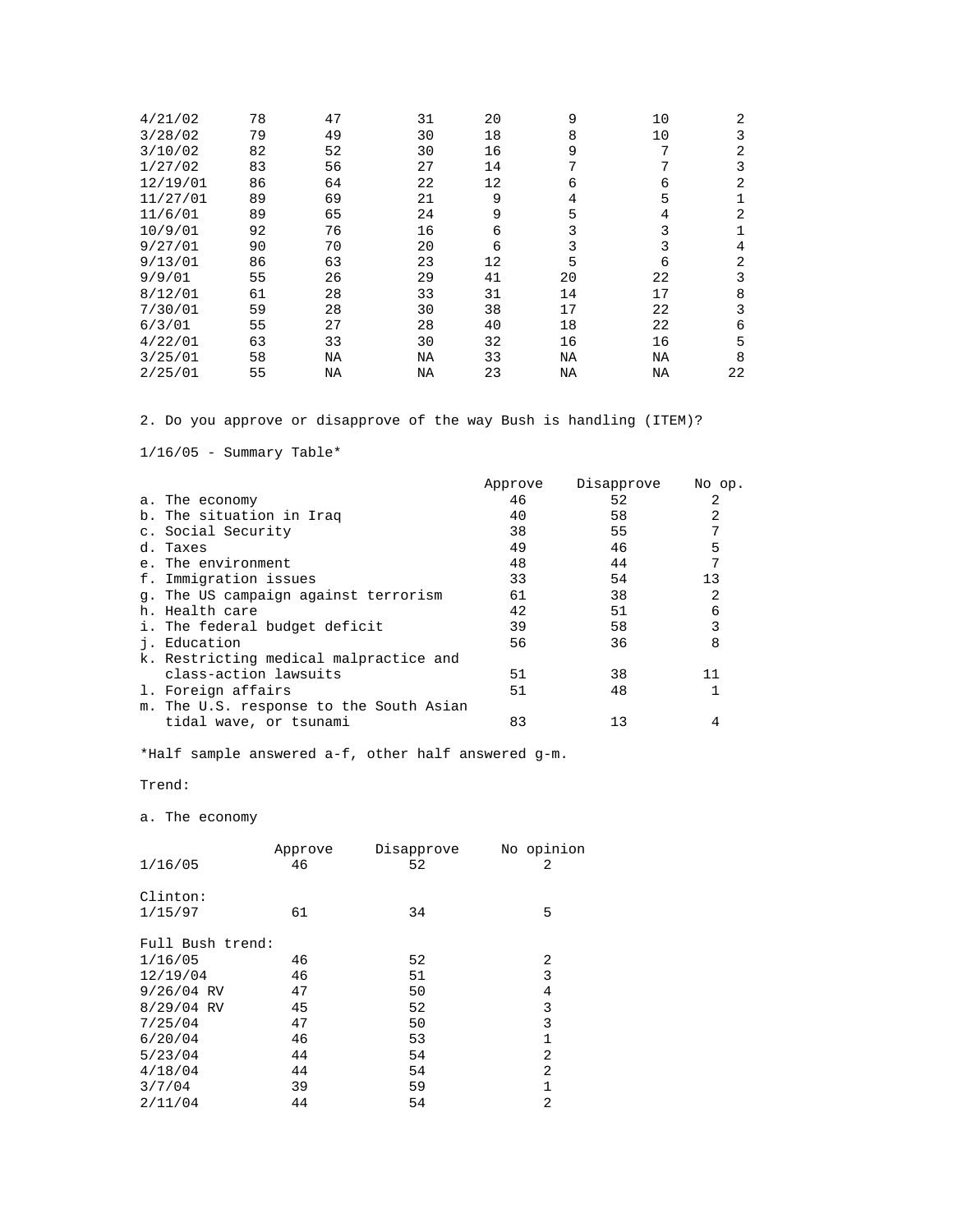| 1/18/04     |    | 51 | 47 | 2                       |
|-------------|----|----|----|-------------------------|
| 12/21/03    |    | 51 | 44 | 5                       |
| 11/16/03    |    | 48 | 49 | 3                       |
| 10/29/03    |    | 45 | 53 | $\overline{\mathbf{c}}$ |
| 10/13/03    |    | 45 | 52 | $\overline{\mathbf{c}}$ |
| 9/13/03     |    | 42 | 56 | 3                       |
| 9/7/03      |    | 44 | 51 | 5                       |
| 8/11/03     |    | 45 | 51 | 5                       |
| 7/10/03     |    | 47 | 49 | 4                       |
| 4/30/03     |    | 52 | 45 | 3                       |
| 2/9/03      |    | 47 | 49 | 4                       |
| 2/1/03      |    | 44 | 52 | 4                       |
| 1/28/03     |    | 46 | 49 | 4                       |
| 1/27/03     |    | 47 | 47 | 5                       |
| 1/20/03     |    | 43 | 53 | $\overline{4}$          |
| 1/5/03      |    | 50 | 43 | 7                       |
| 12/15/02    |    | 50 | 46 | 4                       |
| 11/4/02     | LV | 53 | 45 | 2                       |
| 11/3/02     | LV | 52 | 46 | $\overline{\mathbf{c}}$ |
| 11/2/02     | LV | 55 | 43 | $\overline{\mathbf{c}}$ |
| 10/27/02    |    | 51 | 43 | б                       |
| 10/27/02 LV |    | 53 | 44 | $\overline{3}$          |
| 9/26/02     |    | 51 | 47 | $\overline{3}$          |
| 9/8/02      |    | 57 | 40 | 4                       |
| 7/28/02     |    | 57 | 39 | 4                       |
| 7/15/02     |    | 58 | 38 | 3                       |
| 4/21/02     |    | 64 | 33 | 3                       |
| 1/27/02     |    | 62 | 34 | 4                       |
| 12/19/01    |    | 67 | 27 | б                       |
| 11/6/01     |    | 72 | 23 | 5                       |
| 9/9/01      |    | 48 | 48 | 4                       |
| 7/30/01     |    | 52 | 45 | 3                       |
| 6/3/01      |    | 53 | 41 | 6                       |
| 4/22/01     |    | 55 | 38 | 7                       |
| 3/25/01     |    | 50 | 42 | 8                       |

## b. The situation in Iraq

|              | Approve | Disapprove | No opinion     |
|--------------|---------|------------|----------------|
| 1/16/05      | 40      | 58         | 2              |
| 12/19/04     | 42      | 57         | $\mathbf 1$    |
| $9/26/04$ RV | 47      | 50         | 3              |
| 8/29/04 RV   | 47      | 51         | $\overline{2}$ |
| 7/25/04      | 45      | 53         | $\overline{2}$ |
| 6/20/04      | 44      | 55         | 2              |
| 5/23/04      | 40      | 58         | 2              |
| 4/18/04      | 45      | 54         | $\mathbf 1$    |
| 3/7/04       | 46      | 53         | $\mathbf 1$    |
| 2/11/04      | 47      | 52         | $\mathbf 1$    |
| 1/18/04      | 55      | 42         | 2              |
| 12/21/03     | 60      | 39         | $\overline{a}$ |
| 12/14/03     | 58      | 38         | 4              |
| 11/16/03     | 48      | 48         | 4              |
| 10/29/03     | 47      | 51         | 2              |
| 10/13/03     | 51      | 47         | 2              |
| 9/29/03      | 50      | 47         | 3              |
| 9/13/03      | 52      | 46         | 2              |
| 9/7/03       | 49      | 47         | 4              |
| 8/24/03      | 56      | 37         | 7              |
| 8/11/03      | 56      | 41         | 3              |
| 7/10/03      | 58      | 41         | 2              |
| 6/22/03      | 67      | 30         | 2              |
| 4/30/03      | 75      | 22         | $\overline{2}$ |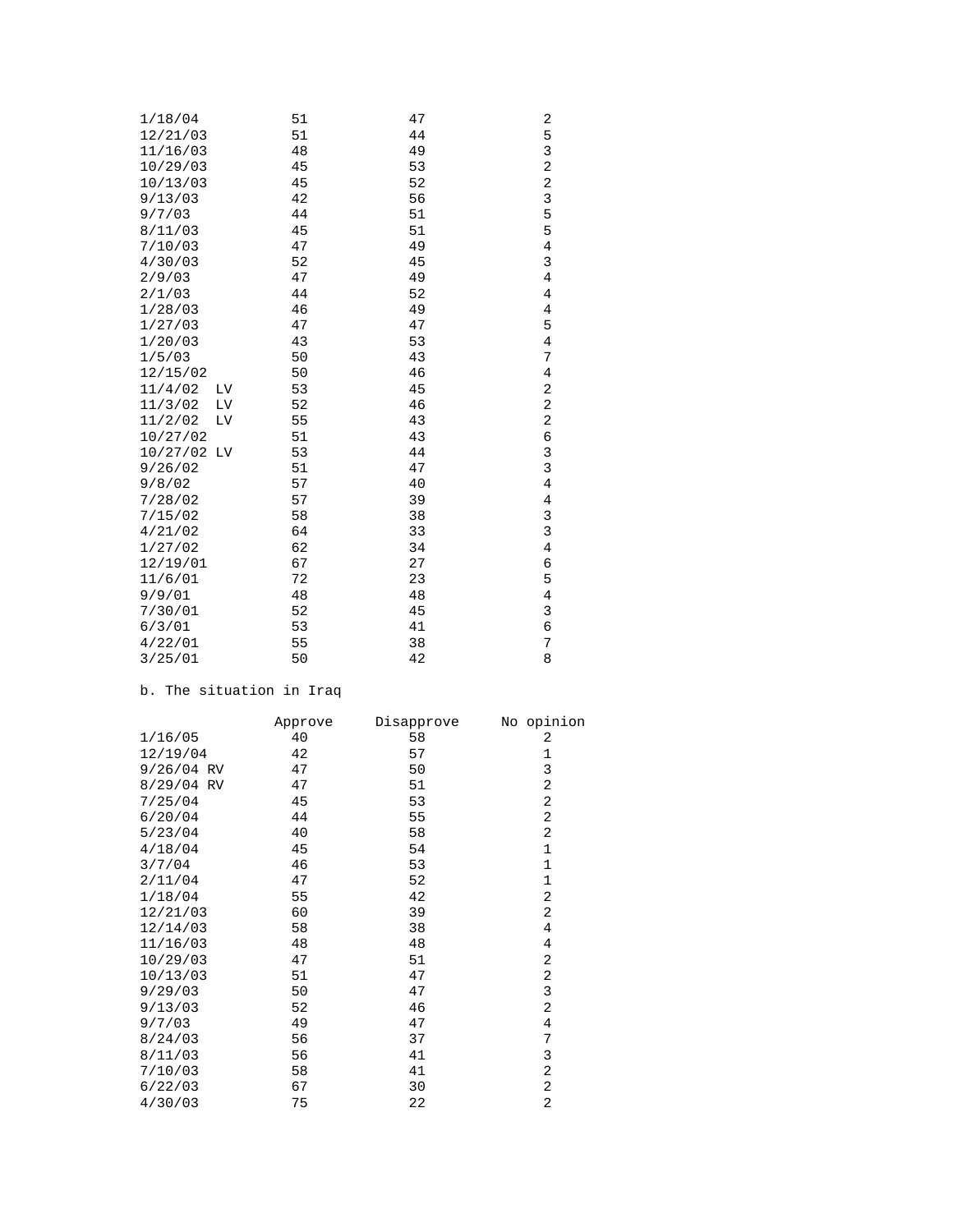|          |           | Compare to: The situation with Iraq and Saddam Hussein |    |  |                |  |
|----------|-----------|--------------------------------------------------------|----|--|----------------|--|
| 3/27/03  |           | 69                                                     | 26 |  | 5              |  |
| 3/23/03  |           | 71                                                     | 26 |  | 3              |  |
| 3/20/03  |           | 65                                                     | 29 |  | 5              |  |
| 3/17/03  |           | 64                                                     | 29 |  | 7              |  |
| 3/9/03   |           | 55                                                     | 38 |  | 8              |  |
| 2/23/03  |           | 55                                                     | 39 |  | 6              |  |
| 2/9/03   |           | 61                                                     | 37 |  | $\overline{2}$ |  |
| 2/5/03   |           | 61                                                     | 32 |  | 7              |  |
| 2/1/03   |           | 61                                                     | 35 |  | 3              |  |
| 1/28/03  |           | 58                                                     | 38 |  | 4              |  |
| 1/27/03  |           | 57                                                     | 40 |  | 3              |  |
| 1/20/03  |           | 50                                                     | 46 |  | 4              |  |
| 12/15/02 |           | 58                                                     | 37 |  | 5              |  |
| 11/4/02  | LV        | 56                                                     | 40 |  | 4              |  |
| 11/3/02  | LV.       | 57                                                     | 40 |  | 4              |  |
| 11/2/02  | <b>LV</b> | 56                                                     | 41 |  | 3              |  |
| 10/27/02 |           | 57                                                     | 38 |  | 5              |  |
| 9/26/02  |           | 58                                                     | 39 |  | 3              |  |
| 9/14/02  |           | 65                                                     | 31 |  | 4              |  |
| 8/29/02  |           | 52                                                     | 36 |  | 12             |  |

### c. Social Security

|            | Approve | Disapprove | No opinion     |
|------------|---------|------------|----------------|
| 1/16/05    | 38      | 55         | 7              |
| 12/19/04   | 38      | 52         | 9              |
| 4/18/04    | 41      | 51         | 8              |
| 3/7/04     | 38      | 55         | 7              |
| 10/29/03   | 40      | 46         | 14             |
| 9/13/03    | 43      | 46         | 11             |
| 4/30/03    | 49      | 38         | 13             |
| 12/15/02   | 49      | 38         | 13             |
| 9/26/02    | 42      | 43         | 15             |
| 7/15/02    | 54      | 35         | 11             |
| 1/27/02    | 54      | 28         | 18             |
| 9/9/01     | 41      | 50         | 9              |
| 7/30/01    | 46      | 48         | 6              |
| 6/3/01     | 46      | 40         | 14             |
|            |         |            |                |
| d. Taxes   |         |            |                |
|            | Approve | Disapprove | No opinion     |
| 1/16/05    | 49      | 46         | 5              |
| 8/29/04 RV | 49      | 48         | 3              |
| 7/25/04    | 49      | 46         | 5              |
| 6/20/04    | 42      | 54         | 4              |
| 4/18/04    | 48      | 49         | 3              |
| 3/7/04     | 50      | 47         | 3              |
| 1/18/04    | 45      | 51         | 4              |
| 10/29/03   | 41      | 53         | 6              |
| 9/13/03    | 48      | 48         | 4              |
| 8/11/03    | 49      | 46         | 5              |
| 4/30/03    | 50      | 46         | $\overline{4}$ |
| 2/1/03     | 51      | 43         | 7              |

### e. The environment

|         | Approve | Disapprove | No opinion |
|---------|---------|------------|------------|
| 1/16/05 | 48      | 44         |            |
| 9/13/03 | 51      | 42         |            |

 $1/20/03$  50 45 5 12/15/02 51 44 5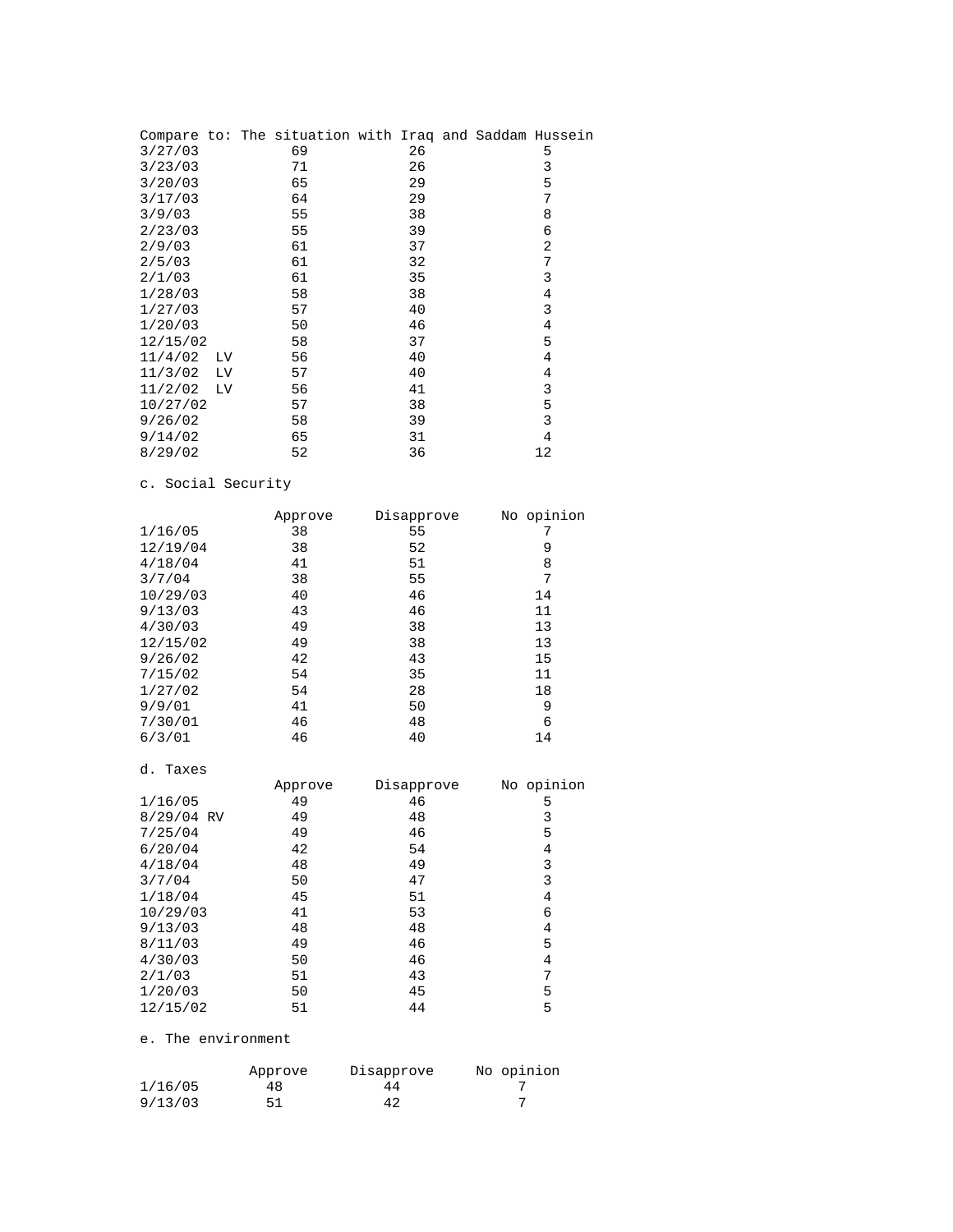| 4/30/03    | 49 | 40 | 11 |
|------------|----|----|----|
| 12/15/02   | 50 | 40 | 10 |
| $9/26/02*$ | 49 | 40 | 11 |
| 7/15/02    | 52 | 39 | 9  |
| 1/27/02    | 54 | 31 | 15 |
| 9/9/01     | 50 | 44 | 6  |
| 7/30/01    | 45 | 49 | 6  |
| 6/3/01     | 41 | 50 | 9  |
| 4/22/01    | 47 | 41 | 12 |
| 3/25/01    | 46 | 41 | 13 |
|            |    |    |    |

f. Immigration issues

|         | Approve | Disapprove | No opinion |
|---------|---------|------------|------------|
| 1/16/05 | 33      | 54         | 13         |
| 1/18/04 | 34      | 56         | 10         |

g. The US campaign against terrorism

|                                | Approve | Disapprove | No opinion              |
|--------------------------------|---------|------------|-------------------------|
| 1/16/05                        | 61      | 38         | 2                       |
| 12/19/04                       | 53      | 43         | 3                       |
| $9/26/04$ RV                   | 59      | 38         | 3                       |
| 8/29/04 RV                     | 60      | 37         | 3                       |
| 7/25/04                        | 57      | 40         | $\overline{4}$          |
| 6/20/04                        | 50      | 48         | 2                       |
| 5/23/04                        | 58      | 39         | 4                       |
| 4/18/04                        | 63      | 35         | 2                       |
| 3/7/04                         | 63      | 34         | 3                       |
| 2/11/04                        | 64      | 34         | $\overline{\mathbf{c}}$ |
| 1/18/04                        | 66      | 33         | $\overline{c}$          |
| 12/21/03                       | 70      | 28         | $\overline{c}$          |
| 10/29/03                       | 63      | 35         | $\overline{c}$          |
| 10/13/03                       | 66      | 30         | $\overline{4}$          |
| 9/13/03                        | 70      | 27         | 3                       |
| 9/7/03                         | 67      | 28         | 5                       |
| 4/30/03                        | 79      | 19         | 2                       |
| 2/9/03                         | 74      | 23         | $\overline{4}$          |
| 2/1/03                         | 75      | 21         | 3                       |
| 1/27/03                        | 72      | 26         | $\overline{a}$          |
| 1/20/03                        | 71      | 25         | 4                       |
| 12/15/02                       | 79      | 20         | $\mathbf 1$             |
| 11/4/02<br>LV                  | 76      | 22         | $\mathbf 1$             |
| 11/3/02<br>LV                  | 77      | 22         | 3                       |
| 11/2/02<br>LV                  | 78      | 21         | 2                       |
| 10/27/02                       | 74      | 23         | $\overline{4}$          |
| 10/27/02 LV                    | 78      | 20         | $\overline{c}$          |
| 9/26/02                        | 70      | 28         | 2                       |
| 9/8/02                         | 74      | 24         | 2                       |
| 7/28/02                        | 81      | 17         | 2                       |
| 7/15/02                        | 83      | 15         | 2                       |
| $5/19/02*$                     | 79      | 19         | 3                       |
| $4/21/02*$                     | 81      | 18         | 2                       |
| $3/10/02*$                     | 88      | 10         | $\overline{c}$          |
| 1/27/02                        | 88      | 10         | $\overline{c}$          |
| $12/19/01*$                    | 89      | 9          | 2                       |
| $10/15/01*$                    | 92      | 5          | 3                       |
| *Asked very/somewhat follow-up |         |            |                         |

h. Health care

|         | Approve | Disapprove | No opinion |
|---------|---------|------------|------------|
| 1/16/05 |         |            |            |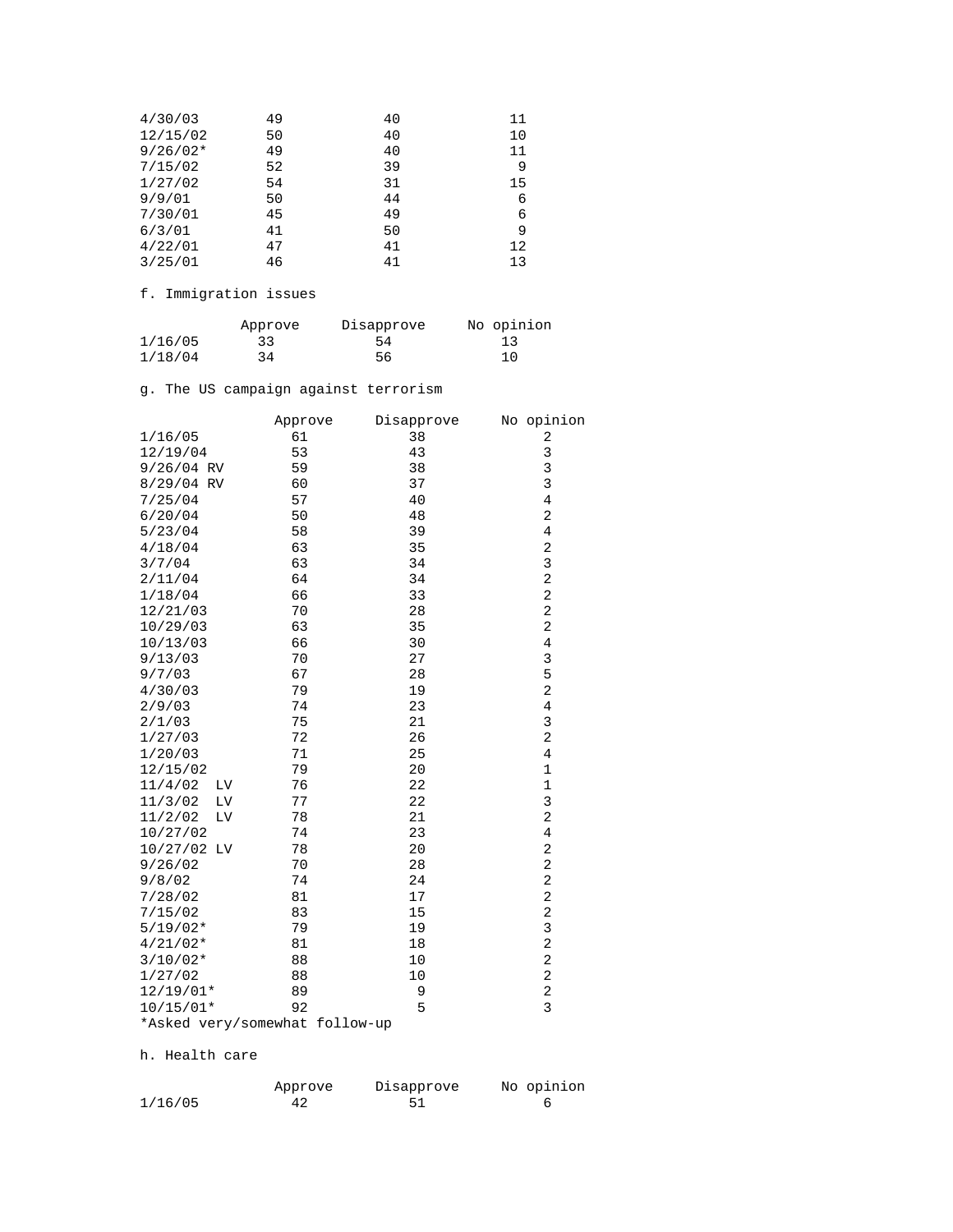| 12/19/04<br>$8/29/04$ RV<br>7/25/04 | 37<br>39<br>38 | 56<br>55<br>53 | 7<br>6<br>9<br>4 |                                                                     |
|-------------------------------------|----------------|----------------|------------------|---------------------------------------------------------------------|
| 6/20/04                             | 39             | 57             |                  |                                                                     |
|                                     |                |                |                  | Compare to: The cost, availability and coverage of health insurance |
| 4/18/04                             | 33             | 61             | 5                |                                                                     |
| 3/7/04                              | 32             | 62             | 6                |                                                                     |
| 2/11/04                             | 32             | 62             | 6                |                                                                     |
| 1/18/04                             | 37             | 55             | 8                |                                                                     |
| 12/21/03                            | 34             | 56             | 10               |                                                                     |
| 10/29/03                            | 28             | 63             | 9                |                                                                     |
| 10/13/03                            | 30             | 60             | 10               |                                                                     |
| 9/13/03                             | 32             | 61             | 7                |                                                                     |
| 4/30/03                             | 34             | 57             | 9                |                                                                     |
| 1/28/03                             | 40             | 47             | 13               |                                                                     |
| 1/20/03                             | 36             | 51             | 13               |                                                                     |
| 12/15/02                            | 33             | 58             | 9                |                                                                     |

## i. The federal budget deficit

|          | Approve | Disapprove | No opinion |
|----------|---------|------------|------------|
| 1/16/05  | 39      | 58         |            |
| 6/20/04  | 39      | 56         | 5          |
| 4/18/04  | 34      | 60         | 6          |
| 3/7/04   | 30      | 65         | 5          |
| 1/18/04  | 35      | 58         | 7          |
| 12/21/03 | 37      | 52         | 10         |
| 10/29/03 | 32      | 61         |            |

### j. Education

|            | Approve | Disapprove | No opinion |
|------------|---------|------------|------------|
| 1/16/05    | 56      | 36         | 8          |
| 8/29/04 RV | 52      | 43         | 5          |
| 7/25/04    | 49      | 41         | 9          |
| 6/20/04    | 51      | 45         | 5          |
| 4/18/04    | 51      | 43         | 6          |
| 3/7/04     | 50      | 45         | 5          |
| 2/11/04    | 47      | 45         | 8          |
| 1/18/04    | 55      | 37         | 9          |
| 12/21/03   | 47      | 37         | 15         |
| 10/29/03   | 55      | 38         | 7          |
| 9/13/03    | 56      | 39         | 6          |
| 4/30/03    | 59      | 34         | 7          |
| 12/15/02   | 62      | 30         | 8          |
| 9/26/02    | 61      | 32         | 7          |
| 7/15/02    | 62      | 31         | 6          |
| 1/27/02    | 71      | 21         | 8          |
| 9/9/01     | 61      | 32         | 7          |
| 7/30/01    | 63      | 31         | 5          |
| 6/3/01     | 57      | 35         | 8          |
| 4/22/01    | 60      | 28         | 12         |

### k. No trend.

## l. Foreign affairs

|          | Approve | Disapprove | No opinion |
|----------|---------|------------|------------|
| 1/16/05  | 51      | 48         |            |
| 10/29/03 | 49      | 47         |            |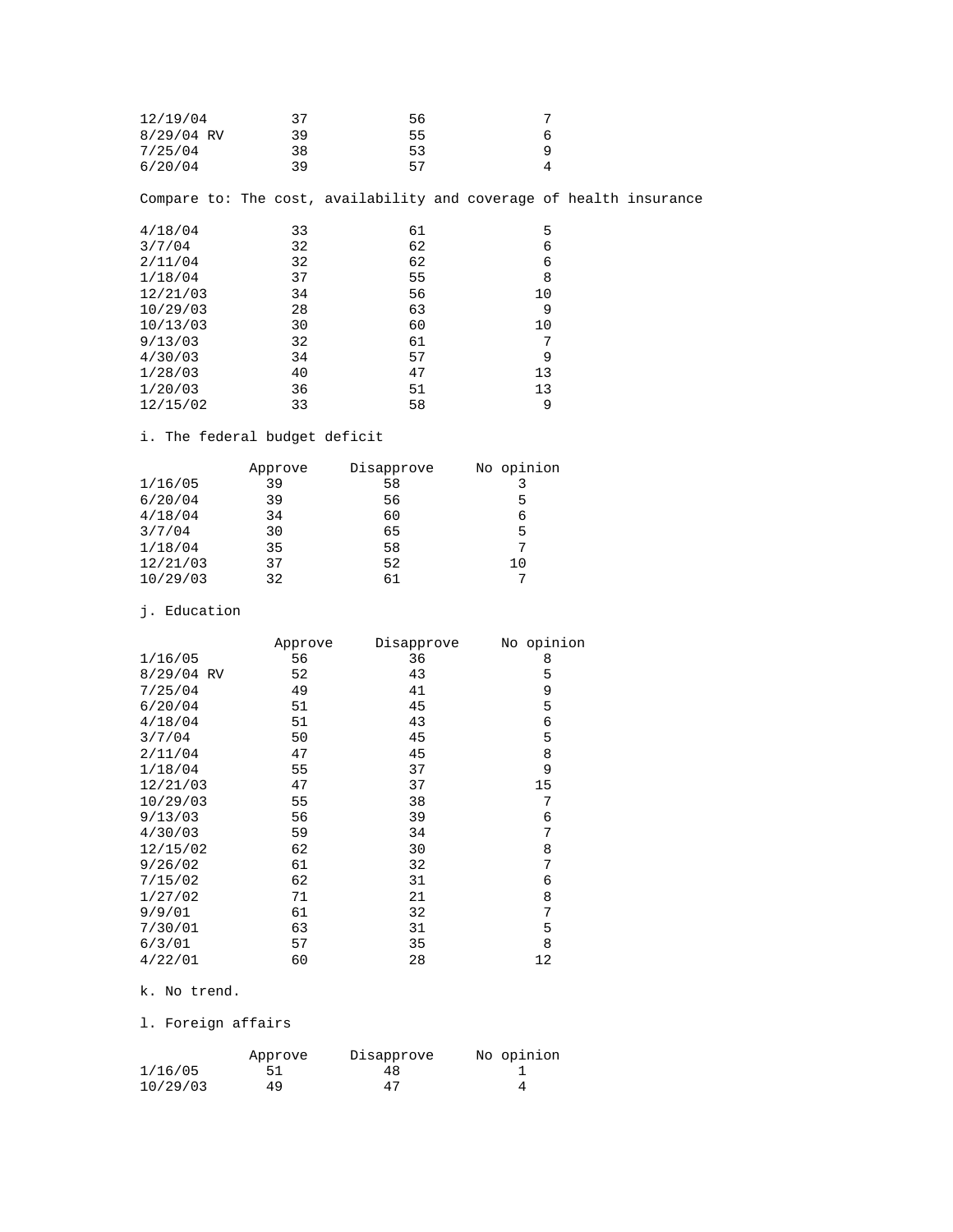| Clinton: |    |  |
|----------|----|--|
| 1/15/97  | 39 |  |

m. No trend.

3. Do you think Bush will do a better job as president in his second term than in his first term, a worse job or what?

|          | Better | Worse | Same(vol.) | No opinion |
|----------|--------|-------|------------|------------|
| 1/16/05  | 55     | 29    | 14         |            |
|          |        |       |            |            |
| Clinton: |        |       |            |            |
| 1/15/97  | 56     | 1 Q   | つ1         |            |

4. Do you think the country should go in the direction (Bush wants to lead it), go in the direction (the Democrats in Congress want to lead it), or what?

|          |      |           | Other  | Neither | No dif. | No    |
|----------|------|-----------|--------|---------|---------|-------|
|          | Bush | Democrats | (vol.) | (vol.)  | (vol.)  | opin. |
| 1/16/05  | 45   | 39        |        | 6       |         | 5     |
| 12/19/01 | 54   | 28        | 4      | q       | 6       | 0     |
| 9/9/01   | 41   | 42        | 4      | 6       |         | 5     |
| 7/30/01  | 42   | 43        | 4      | 6       | 3       | 3     |
| 6/3/01   | 40   | 42        | 5      |         |         | 3     |
| 4/22/01  | 46   | 36        |        | h       |         |       |

5. For each issue I name, please tell me what kind of priority you think Bush and the Congress should give it - the highest priority, a high priority but not the highest, or a lower priority than that.

 $1/16/05$  - Summary Table\*

|    |                          |     | -High---- |      |       | None     | No           |
|----|--------------------------|-----|-----------|------|-------|----------|--------------|
|    |                          | NET | Highest   | High | Lower | (vol.)   | op.          |
|    | a. The economy           | 94  | 43        | 51   | 5     | 0        |              |
|    | b. The situation in Iraq | 91  | 61        | 30   | 7     | ¥        | $\mathbf{1}$ |
|    | c. Social Security       | 90  | 35        | 55   | 10    | 0        | $^\star$     |
| d. | Taxes                    | 80  | 19        | 60   | 19    | ¥        | $\mathbf{1}$ |
|    | e. The environment       | 78  | 19        | 59   | 22    | 0        | $^\star$     |
| f. | Immigration issues       | 68  | 20        | 49   | 28    |          | 2            |
|    | q. The U.S. campaign     |     |           |      |       |          |              |
|    | against terrorism        | 93  | 52        | 41   | 6     | $\ast$   |              |
|    | h. Health care           | 94  | 40        | 54   | 5     | $^\star$ |              |
|    | i. The federal budget    |     |           |      |       |          |              |
|    | deficit                  | 89  | 32        | 57   | 9     | 0        |              |
| j. | Education                | 95  | 44        | 52   | 4     | 0        |              |
|    | k. Reducing political    |     |           |      |       |          |              |
|    | partisanship in          |     |           |      |       |          |              |
|    | Washington               | 56  | 16        | 41   | 36    |          | 6            |
|    | 1. Restricting medical   |     |           |      |       |          |              |
|    | malpractice and class-   |     |           |      |       |          |              |
|    | action lawsuits          | 61  | 13        | 48   | 36    |          |              |

\*Half sample answered a-f, other half answered g-l.

Trend where available:

a. The economy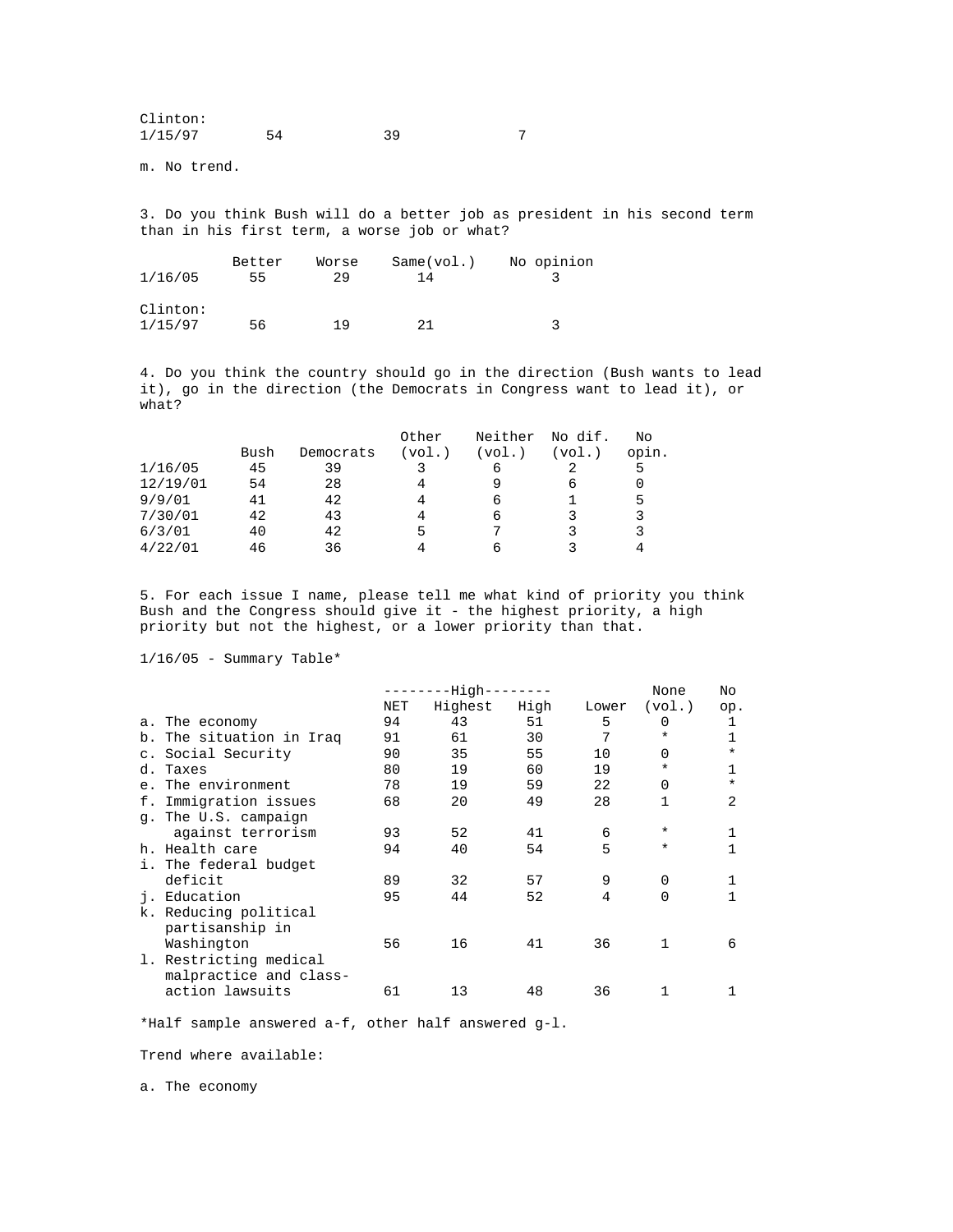|                                                                      |     | --------High--------          |          |         | None              | No       |  |
|----------------------------------------------------------------------|-----|-------------------------------|----------|---------|-------------------|----------|--|
|                                                                      |     | NET Highest High Lower (vol.) |          |         |                   | op.      |  |
| 1/16/05                                                              | 94  | 43<br>56                      | 51<br>39 | 5<br>4  | 0<br>$^\star$     | 1<br>1   |  |
| 4/30/03                                                              | 95  |                               |          |         |                   |          |  |
| b. The situation in Iraq                                             |     |                               |          |         |                   |          |  |
|                                                                      |     | --------High--------          |          |         | None              | No       |  |
|                                                                      |     | NET Highest High Lower        |          |         | (vol.)            | op.      |  |
| 1/16/05                                                              | 91  | 61                            | 30<br>54 | 7<br>15 | $\star$<br>$\ast$ | 1<br>1   |  |
| 4/30/03                                                              | 83  | 29                            |          |         |                   |          |  |
| c. Social Security                                                   |     |                               |          |         |                   |          |  |
|                                                                      |     | --------High--------          |          |         | None              | No       |  |
|                                                                      |     | NET Highest High Lower        |          |         | (vol.)            | op.      |  |
| 1/16/05                                                              | 90  | 35                            | 55       | 10      | 0                 | $^\star$ |  |
| 4/30/03                                                              | 88  | 34                            | 54       | 12      | $^\star$          | $^\star$ |  |
| d. Taxes                                                             |     |                               |          |         |                   |          |  |
|                                                                      |     | --------High--------          |          |         | None              | No       |  |
|                                                                      | NET | Highest High Lower            |          |         | (vol.)            | op.      |  |
| 1/16/05                                                              | 80  | 19                            | 60       | 19      | $\star$           | 1        |  |
| 4/30/03                                                              | 82  | 30                            | 51       | 17      | $^\star$          | 2        |  |
| e. The environment                                                   |     |                               |          |         |                   |          |  |
|                                                                      |     | --------High--------          |          |         | None              | No       |  |
|                                                                      |     | NET Highest High Lower        |          |         | (vol.)            | op.      |  |
| 1/16/05                                                              | 78  | 19                            | 59       | 22      | 0                 | $\ast$   |  |
| 4/30/03                                                              | 81  | 26                            | 55       | 18      | $^\star$          | 1        |  |
| f. No trend.                                                         |     |                               |          |         |                   |          |  |
| g. The U.S. campaign against terrorism                               |     |                               |          |         |                   |          |  |
|                                                                      |     | --------High--------          |          |         | None              | No       |  |
|                                                                      |     | NET Highest High Lower        |          |         | (vol.)            | op.      |  |
| 1/16/05                                                              | 93  | 52                            | 41       | - 6     | $\star$           | 1        |  |
| 4/30/03                                                              | 93  | 48                            | 45       | 7       | 0                 | 1        |  |
| h. Health care                                                       |     |                               |          |         |                   |          |  |
|                                                                      |     | -------High--------           |          |         | None              | No       |  |
|                                                                      | NET | Highest                       | High     | Lower   | (vol.)            | op.      |  |
| 1/16/05                                                              | 94  | 40                            | 54       | 5       | $^\star$          | 1        |  |
| Compare to: The cost, availability, and coverage of health insurance |     |                               |          |         |                   |          |  |
|                                                                      |     | ------High--------            |          |         | None              | No       |  |
|                                                                      | NET | Highest High                  |          | Lower   | (vol.)            | op.      |  |
| 4/30/03                                                              | 89  | 50                            | 40       | 10      | $^\star$          | $^\star$ |  |
| i. No trend.                                                         |     |                               |          |         |                   |          |  |
| j. Education                                                         |     |                               |          |         |                   |          |  |
|                                                                      |     | --------High--------          |          |         | None              | No       |  |
|                                                                      | NET | Highest                       | High     | Lower   | (vol.)            | op.      |  |
| 1/16/05                                                              | 95  | 44                            | 52       | 4       | 0                 | 1        |  |
| 4/30/03                                                              | 94  | 49                            | 45       | 5       | 1                 | $^\star$ |  |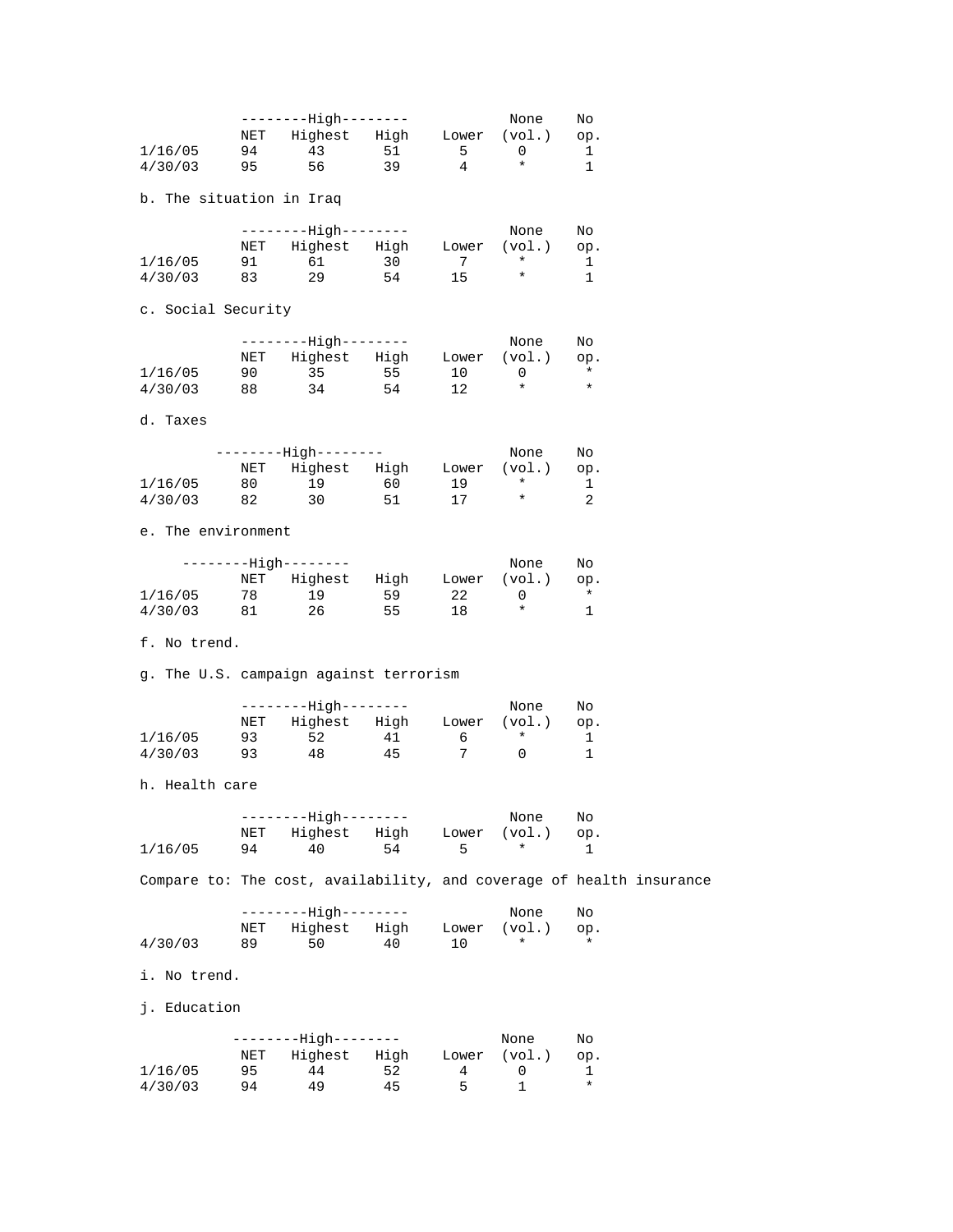k, l. No trend.

6. For each issue I've named, please tell me if you think Bush will or will not make substantial progress on it in the next four years.

 $1/16/05$  - Summary Table\*

| Yes, will                                  | No, will not  | No    |
|--------------------------------------------|---------------|-------|
| make progress                              | make progress | opin. |
| 56                                         | 42            | 2     |
| 58                                         | 40            | 2     |
| 46                                         | 53            |       |
| 52                                         | 46            | 2     |
| 32                                         | 65            |       |
| 39                                         | 57            |       |
| 70<br>q. The US campaign against terrorism | 27            | 2     |
| 48                                         | 50            |       |
| 35                                         | 62            |       |
| 53                                         | 45            |       |
|                                            |               |       |
| 26                                         | 66            | 9     |
|                                            |               |       |
| 54                                         | 43            |       |
|                                            |               |       |

\*Half sample answered a-f, other half answered g-l.

Trend where available:

a. The economy

Clinton:

|                    |                                          | Yes, will No, will not                                  | No           |
|--------------------|------------------------------------------|---------------------------------------------------------|--------------|
|                    |                                          | make progress make progress                             | opin.        |
| 1/16/05            | 56                                       | 42                                                      | 2            |
| Clinton:           |                                          |                                                         |              |
| $1/15/97*$         | 60                                       | 38                                                      | 2            |
| 1/17/93            | 63                                       | 32                                                      | 5            |
| George H.W. Bush:  |                                          |                                                         |              |
| 1/16/89            | 55                                       | 41                                                      | 4            |
|                    |                                          | *1/15/97 and previous: "Improving the nation's economy" |              |
| b. No trend.       |                                          |                                                         |              |
| c. Social Security |                                          |                                                         |              |
|                    | Yes, will No, will not                   |                                                         | No           |
|                    |                                          | make progress make progress                             | opin.        |
| 1/16/05            | 46                                       | 53                                                      | $\mathbf{1}$ |
| Clinton:           |                                          |                                                         |              |
| $1/15/97*$         | 49                                       | 46                                                      | 5            |
|                    | *"Protecting the social security system" |                                                         |              |
| d. No trend.       |                                          |                                                         |              |
| e. The environment |                                          |                                                         |              |
|                    | Yes, will                                | No, will not                                            | No           |
|                    | make progress                            | make progress                                           | opin.        |

1/16/05 32 65 3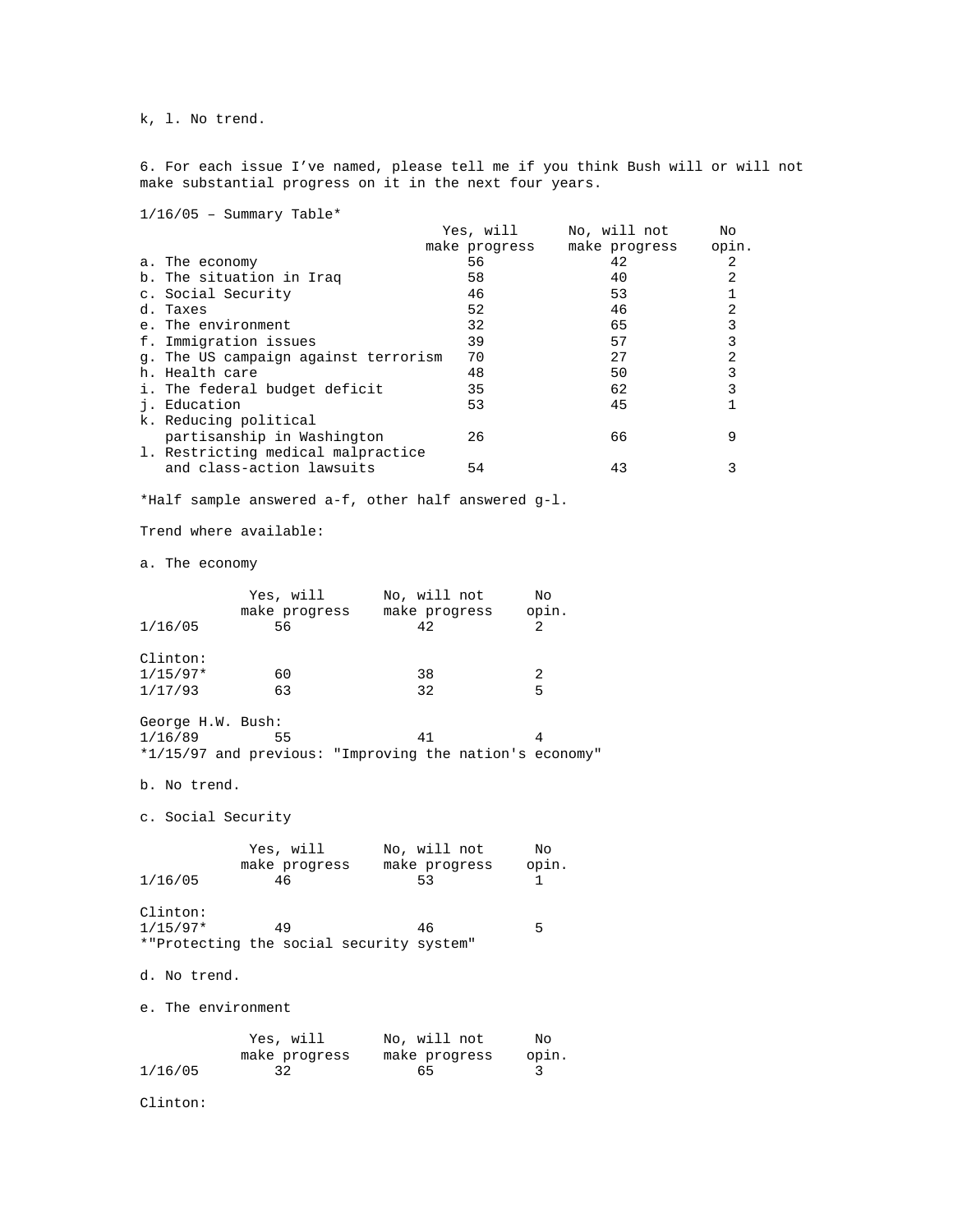$1/15/97*$  60 35 5<br> $1/17/93*$  68 27 6  $1/17/93*$ George H.W. Bush: 1/16/89\*\* 57 38 5 \*"Dealing with environmental problems" \*\*"Toxic waste and other environmental problems" f,g. No trend. h. Health care Yes, will  $N$ o, will not  $N$ o make progress make progress opin.<br>48 50 3  $1/16/05$ Clinton:  $1/15/97*$   $46$   $52$   $2$ <br> $1/17/93$   $68$   $27$  5  $1/17/93$  68 \*1/15/97 and previous: "Improving the cost and availability of health care in this country" i. The federal budget deficit Yes, will  $N$ o, will not  $N$ o make progress make progress opin. 1/16/05 35 62 3 Clinton:  $1/15/97*$  51 45 4 1/17/93 52 42 7 George H.W. Bush: 1/16/89 47 48 5 \*1/15/97 and previous: "Dealing with the federal budget deficit" j. Education Yes, will No, will not No make progress make progress opin. 1/16/05 53 45 1 Clinton:  $1/15/97*$  59 37 4  $1/17/93*$  70 27 2 George H.W. Bush:  $1/16/89**$  61 35 4 \*"Improving education" \*\*"The quality of education in the public schools" k,l. No trend.

7. Which of the following comes closer to your views: Because the election was close, Democrats in Congress should not compromise with Bush on major issues, even if the result is nothing gets done on some of these issues OR because Bush won the election, Democrats in Congress should find ways to compromise with him on major issues, even if the Democrats have to agree to things they find objectionable

| Democrats should | Democrats should find | No      |
|------------------|-----------------------|---------|
| not compromise   | ways to compromise    | opinion |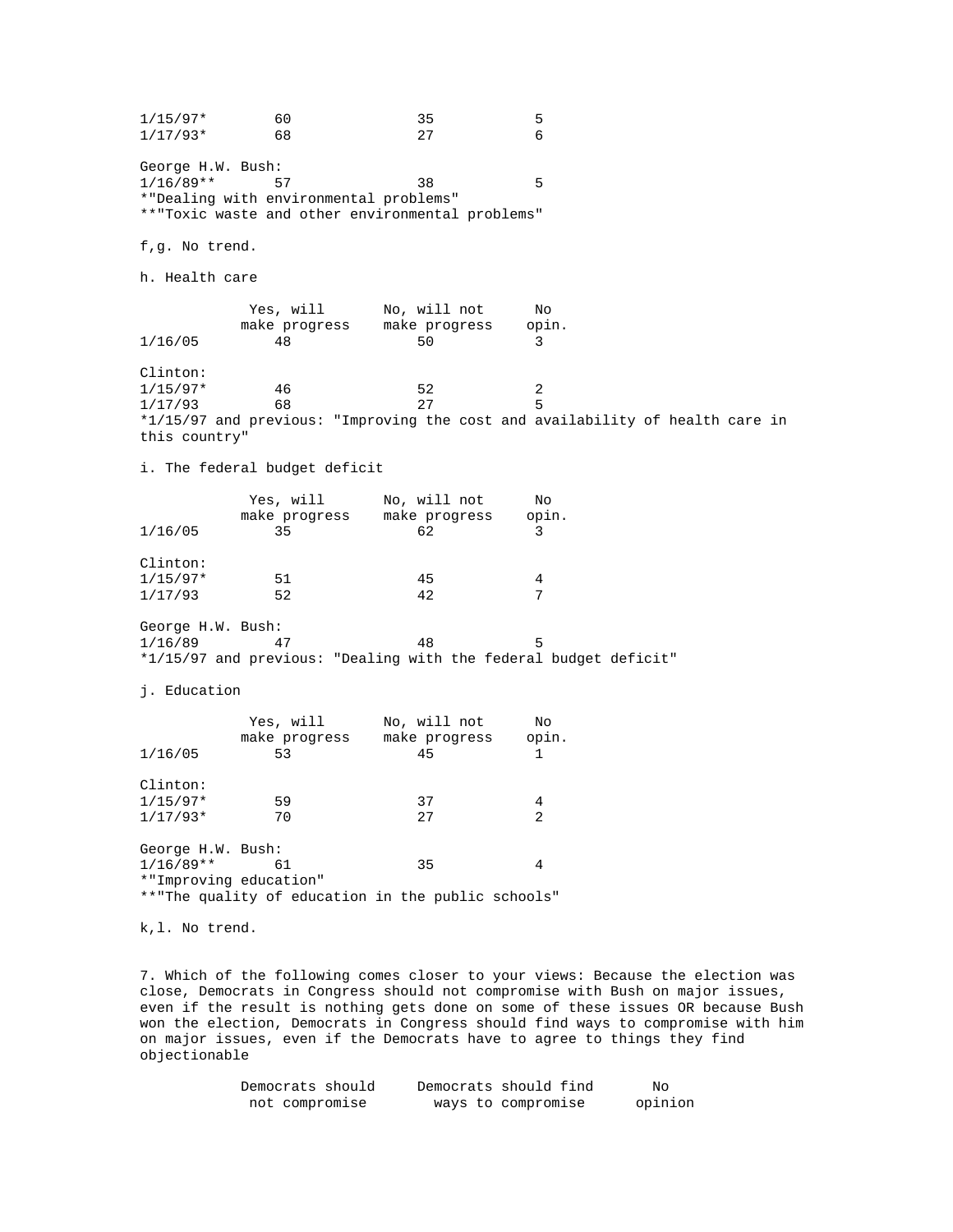| 1/16/05 | 28. | 69 |  |
|---------|-----|----|--|
|         |     |    |  |

8. Please tell me whether the following statement applies to Bush, or not.

1/16/05 - Summary Table

|                                   | Yes | No. | No op. |
|-----------------------------------|-----|-----|--------|
| a. He understands the problems of |     |     |        |
| people like you                   | 43  | 56. |        |
| b. He shares your values          | 54  | 45  |        |

Trend:

b. He understands the problems of people like you

| 1/16/05             | Yes<br>43          | No<br>56 | No<br>op.<br>1   |
|---------------------|--------------------|----------|------------------|
| Clinton:<br>1/15/97 | 50                 | 49       | 2                |
| Full Bush trend:    |                    |          |                  |
| 1/16/05             | 43                 | 56       | 1                |
| 5/23/04             | 42                 | 57       | $\mathbf{1}$     |
| 4/18/04             | 41                 | 57       | 2                |
| 3/7/04              | 41                 | 57       | 2                |
| 2/11/04             | 41                 | 57       | 2                |
| 1/18/04             | 43                 | 56       | $\mathbf{1}$     |
| 12/21/03            | 45                 | 53       | 2                |
| 10/29/03            | 40                 | 58       | 2<br>$\mathbf 1$ |
| 9/13/03<br>4/30/03  | 48<br>51           | 51<br>48 | $\mathbf 1$      |
| 12/15/02            | 51                 | 47       | 2                |
| 7/15/02             | 57                 | 41       | 2                |
| 1/27/02             | 61                 | 37       | 2                |
| 7/30/01             | 45                 | 54       | 2                |
| 4/22/01             | 47                 | 51       | $\overline{c}$   |
| 11/4/00<br>ΓΛ       | 49                 | 46       | 5                |
| 10/24/00<br>LV      | 50                 | 46       | 3                |
| 10/15/00<br>RV      | 46                 | 46       | 7                |
| 10/9/00<br>RV       | 50                 | 44       | 6                |
| 9/6/00<br>RV        | 47                 | 49       | 4                |
| 8/20/00<br>RV       | 50                 | 46       | 5                |
| 7/23/00<br>RV       | 44                 | 51       | 5                |
| 7/23/00<br>6/11/00  | 44<br>48           | 51<br>47 | 5<br>5           |
| 4/2/00              | 48                 | 46       | б                |
| 3/11/00             | 47                 | 47       | 6                |
| 2/27/00             | 43                 | 51       | б                |
| 2/6/00              | 43                 | 52       | 5                |
| 1/16/00             | 46                 | 49       | 6                |
| 12/15/99            | 47                 | 46       | 7                |
| 10/31/99            | 54                 | 39       | 7                |
| 9/2/99              | 50                 | 39       | 11               |
| 3/14/99             | 52                 | 27       | 21               |
| b.<br>He            | shares your values |          |                  |
|                     | Yes                | No       | No<br>op.        |
| 1/16/05             | 54                 | 45       | $\mathbf{1}$     |

5/23/04 49 50 1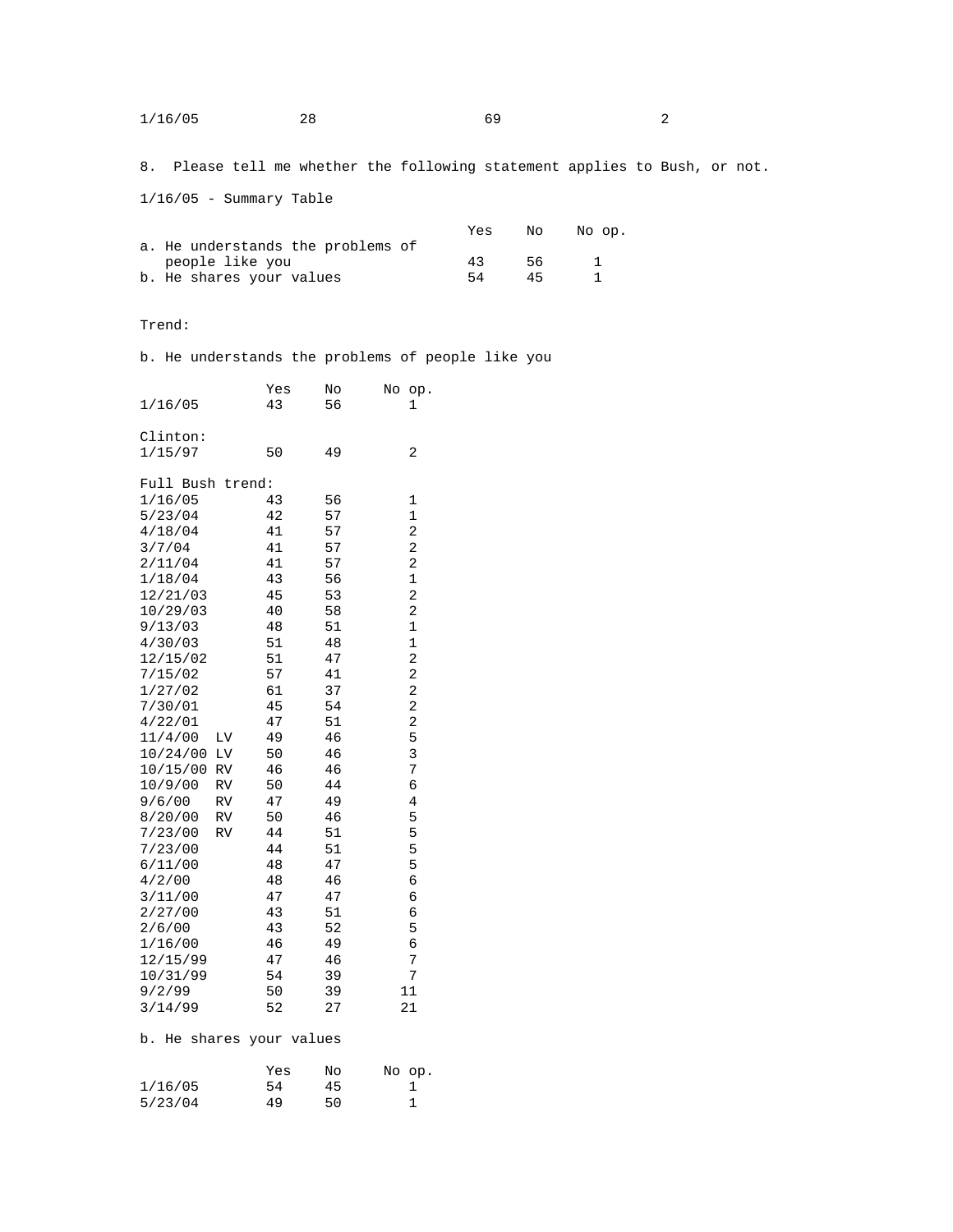9. When you think about how the Bush Administration may deal with (ITEM), do you feel mostly (hopeful) or mostly (fearful), or would you say your feelings are mixed?

1/16/05 – Summary Table

|                             | Hopeful | Fearful | Mixed | No opin. |
|-----------------------------|---------|---------|-------|----------|
| a. Environmental policy     | 35      |         | 35    | 2        |
| b. Same-sex marriage        | 35      | 27      | 35    |          |
| c. Abortion                 | 36      | 26      | 35    |          |
| d. Appointing judges to the |         |         |       |          |
| U.S. Supreme Court          | 43      | 26      | 29    | 2        |
| e. The situation in Iraq    | 41      | 38      | 20    | $\ast$   |
| f. Social Security          | 35      | 37      | 2.7   |          |
| q. The economy              | 43      | 31      | 2.4   |          |

10. All in all, considering the costs to the United States versus the benefits to the United States, do you think the war with Iraq was worth fighting, or not? Do you feel that way strongly or somewhat?

|                                                                    |            |             | ----Worth fighting---- |                      | ----Not worth fighting--- |              | No             |
|--------------------------------------------------------------------|------------|-------------|------------------------|----------------------|---------------------------|--------------|----------------|
|                                                                    | <b>NET</b> | Strongly    | Somewhat               | $\operatorname{NET}$ | Somewhat                  | Strongly     | op.            |
| 1/16/05                                                            | 44         | 32          | 12                     | 55                   | 10                        | 45           | $\mathbf 1$    |
| 12/19/04                                                           | 42         | 31          | 11                     | 56                   | 10                        | 47           | $\sqrt{2}$     |
| $10/3/04$ LV                                                       | 49         | 34          | 15                     | 48                   | 11                        | 37           | $\overline{3}$ |
| $9/26/04$ LV                                                       | 48         | 36          | 12                     | 50                   | 7                         | 43           | $\overline{a}$ |
| <b>RV</b>                                                          | 46         | 35          | 12                     | 51                   | 8                         | 42           | $\mathsf{3}$   |
| 9/8/04<br><b>RV</b>                                                | 51         | 38          | 13                     | 45                   | 10                        | 34           | 4              |
| 8/29/04 RV                                                         | 48         | 34          | 14                     | 50                   | 11                        | 39           | 2              |
| 7/25/04                                                            | 49         | 36          | 13                     | 48                   | 11                        | 37           | 3              |
| 6/20/04                                                            | 47         | 32          | 14                     | 52                   | 13                        | 39           | $\sqrt{2}$     |
| 5/23/04                                                            | 48         | 35          | 13                     | 50                   | 13                        | 37           | $\mathbf 1$    |
| 5/6/04                                                             | 49         | ΝA          | ΝA                     | 47                   | ΝA                        | ΝA           | 5              |
| 4/18/04                                                            | 51         |             |                        | 47                   |                           |              | $\sqrt{2}$     |
| 3/7/04                                                             | 52         |             |                        | 44                   |                           |              | $\mathbf{3}$   |
| 2/11/04                                                            | 48         |             |                        | 50                   |                           |              | $\sqrt{2}$     |
| 1/18/04                                                            | 56         |             |                        | 41                   |                           |              | $\overline{3}$ |
| 12/21/03                                                           | 59         |             |                        | 39                   |                           |              | $\overline{a}$ |
| 12/14/03                                                           | 53         |             |                        | 42                   |                           |              | 5              |
| 11/16/03                                                           | 52         |             |                        | 44                   |                           |              | $\overline{4}$ |
| 10/29/03                                                           | 54         |             |                        | 44                   |                           |              | $\sqrt{2}$     |
| 10/13/03                                                           | 54         |             |                        | 44                   |                           |              | $\sqrt{2}$     |
| 9/13/03                                                            | 61         |             |                        | 37                   |                           |              | $\sqrt{2}$     |
| 9/7/03                                                             | 54         |             |                        | 42                   |                           |              | $\,4$          |
| 8/24/03                                                            | 57         |             |                        | 37                   |                           |              | 5              |
| 8/11/03                                                            | 61         |             |                        | 35                   |                           |              | $\,4$          |
| 7/10/03                                                            | 57         |             |                        | 40                   |                           |              | $\overline{3}$ |
| 6/22/03                                                            | 64         |             |                        | 33                   |                           |              | $\overline{3}$ |
| 4/30/03                                                            | 70         | П           | п.                     | 27                   | п                         | п.           | $\overline{4}$ |
|                                                                    |            |             |                        |                      |                           |              |                |
| Gulf War:                                                          |            |             |                        |                      |                           |              |                |
| $2/2/92*$                                                          | 66         | NA          | NA                     | 32                   | NA                        | ΝA           | 2              |
| 7/28/91                                                            | 67         |             |                        | 30                   |                           |              | $\mathsf{3}$   |
| 6/2/91                                                             | 70         |             |                        | 26                   |                           |              | 3              |
| 3/4/91                                                             | 86         | $\mathbf H$ | $\mathbf{H}$           | 13                   | п                         | $\mathbf{H}$ | $\mathbf{1}$   |
| *2/2/92 and previous: "the Persian Gulf war"; $3/4/91$ : "this war |            |             |                        |                      |                           |              |                |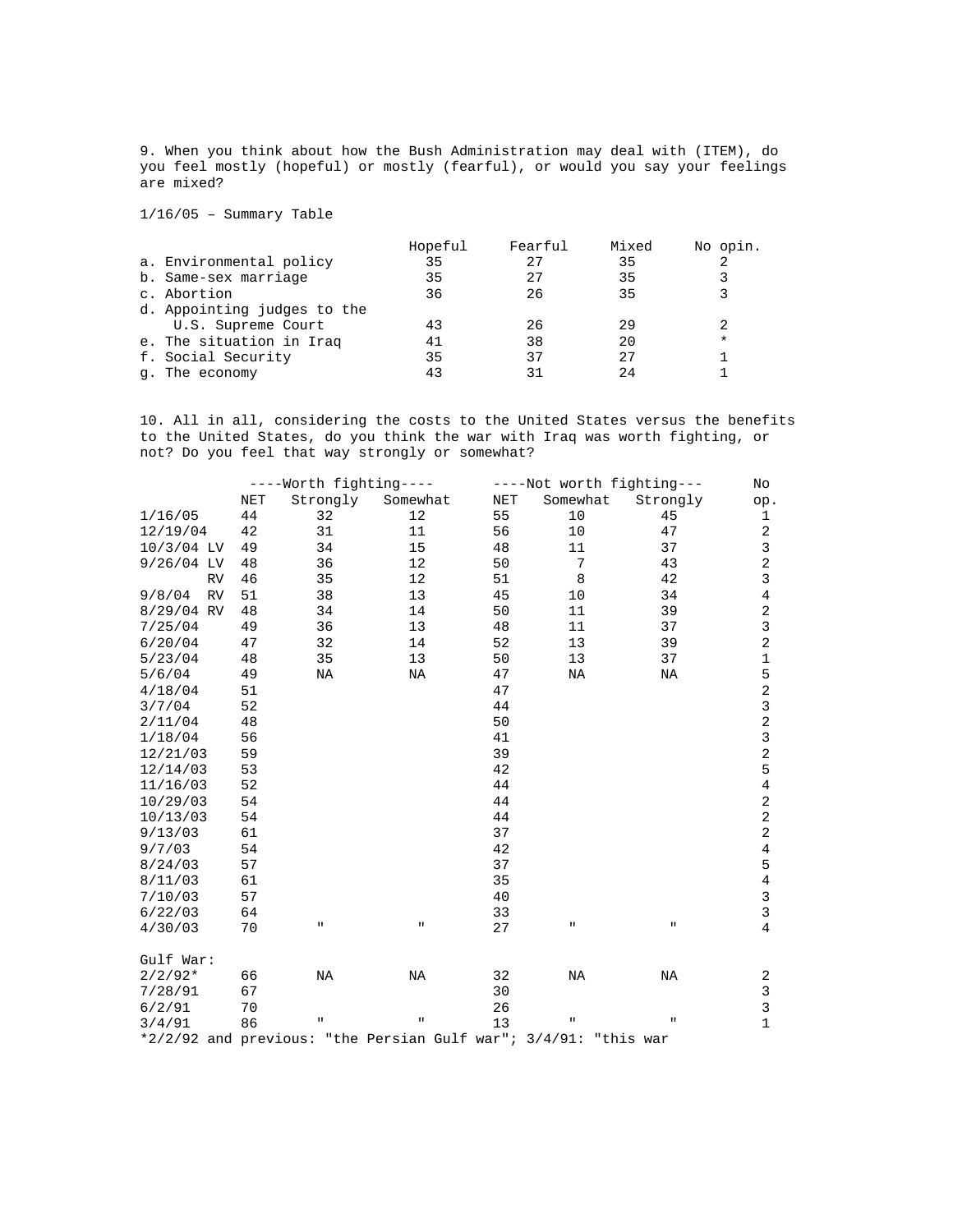11. Do you think the war with Iraq has or has not contributed to the long-term security of the United States? IF YES: Has it contributed to the long-term security of the United States a great deal, or somewhat?

|                     |     | -Contributed------- |          | Has | No    |
|---------------------|-----|---------------------|----------|-----|-------|
|                     | NET | Great deal          | Somewhat | not | opin. |
| 1/16/05             | 50  | 30                  | 21       | 47  | 3     |
| 12/19/04            | 51  | 27                  | 23       | 46  | 4     |
| 10/3/04 LV          | 53  | 32                  | 22       | 42  | 4     |
| 9/26/04 LV          | 54  | 36                  | 18       | 43  | 3     |
| <b>RV</b>           | 54  | 36                  | 18       | 42  | 4     |
| 9/8/04<br><b>RV</b> | 57  | 36                  | 22       | 40  | 3     |
| 8/29/04 RV          | 54  | 33                  | 20       | 42  | 4     |
| 7/25/04             | 51  | 32                  | 19       | 45  | 3     |
| 6/20/04             | 51  | 28                  | 23       | 46  | 2     |
| 5/23/04             | 54  | 30                  | 24       | 43  | 3     |
| 4/18/04             | 57  | 33                  | 24       | 40  | 3     |
| 3/7/04              | 57  | 29                  | 29       | 40  | 3     |
| 2/11/04             | 58  | 32                  | 26       | 38  | 4     |
| 1/18/04             | 59  | 34                  | 25       | 38  | 3     |
| 12/21/03            | 62  | 34                  | 29       | 34  | 4     |
| $7/10/03*$          | 62  | 33                  | 29       | 35  | 3     |
| *"did or did not"   |     |                     |          |     |       |
|                     |     |                     |          |     |       |

12. As you may know, elections for a new national government in Iraq are scheduled for later this month. Do you think the Iraqi elections should be (held as scheduled), or (put off until a later date)?

|          | Held as   | Put off until | No.     |
|----------|-----------|---------------|---------|
|          | scheduled | a later date  | opinion |
| 1/16/05  | 73        | 23            |         |
| 12/19/04 | 60        | 34            | 6       |

13. How confident are you that these elections will produce a stable government that can rule Iraq effectively – very confident, somewhat confident, not too confident, or not confident at all?

|          | --------Confident-------- |      |          | -----Not confident---- |         |        | No    |  |
|----------|---------------------------|------|----------|------------------------|---------|--------|-------|--|
|          | NET                       | Verv | Somewhat | NET                    | Not too | At all | opin. |  |
| 1/16/05  | 42                        |      | 36.      |                        | 29      |        |       |  |
| 12/19/04 | 44                        |      | 38       | 54                     | 29      |        |       |  |

14. Do you think holding these elections will or will not bring the United States closer to the day U.S. forces can be withdrawn from Iraq?

|         | Will | Will not | No opinion |
|---------|------|----------|------------|
| 1/16/05 | 57   | 39       |            |

15. On another subject, what do you think of the nation's Social Security system? Do you think that by the time you retire there will be enough money in the system to pay you the benefits you are entitled to, or do you think there will not be enough money left to pay you benefits?

|          | Enough | Not enough | Not covered (vol.) | No opin. |
|----------|--------|------------|--------------------|----------|
| 1/16/05  | 36     | 60         |                    |          |
| 12/19/04 | 32     | 63         |                    | 4        |
| 5/10/00  | 38     | 51         |                    |          |
| 5/4/97   | 27     | 66         |                    | 4        |
| 8/22/95  | 23     | 73         |                    | 4        |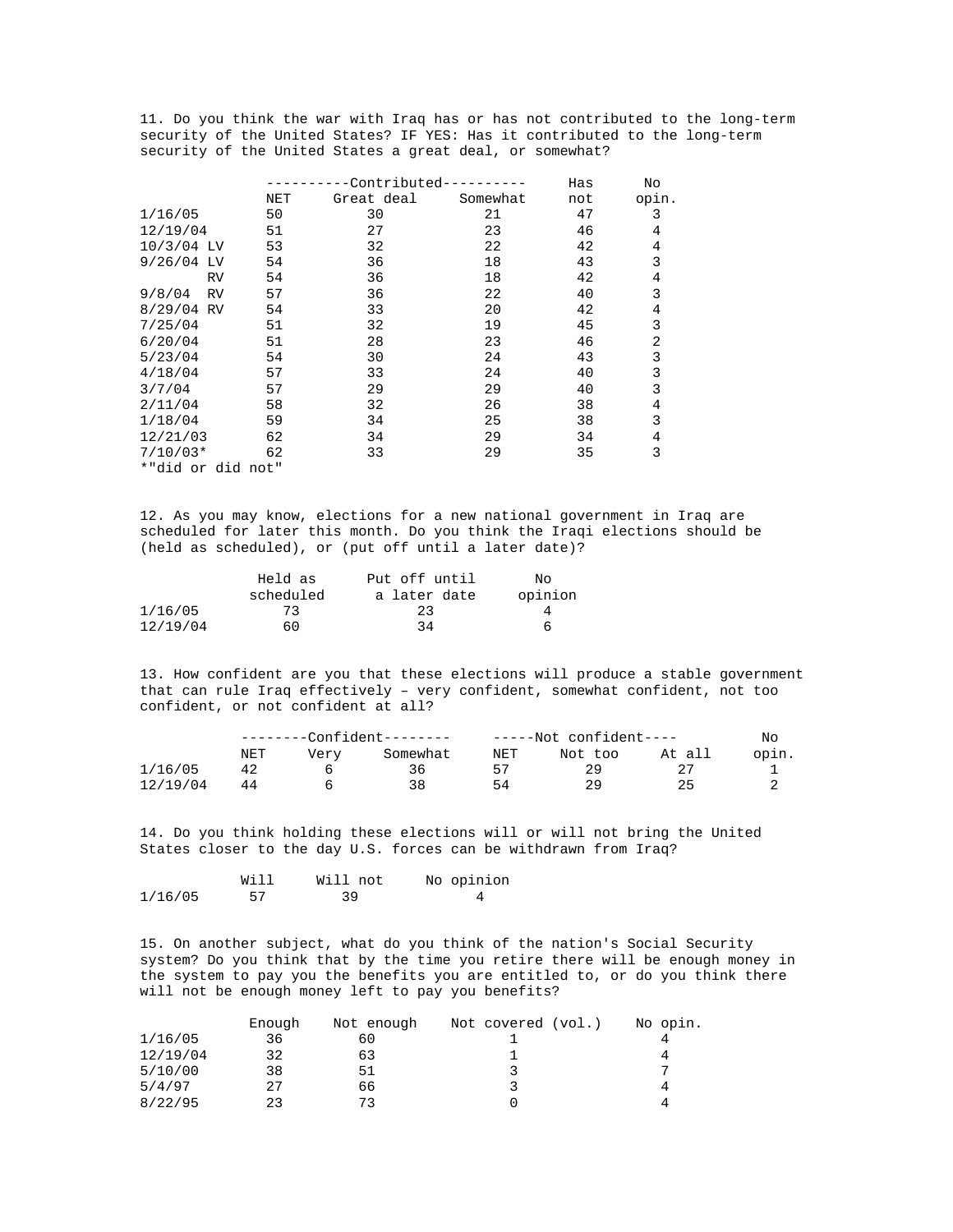| 11/19/84 |  |  |  |  |
|----------|--|--|--|--|
|----------|--|--|--|--|

16. One idea to help keep the Social Security system funded is to reduce the rate of growth in guaranteed benefits for future retirees by up to one and a half percent a year. Would you support or oppose this reduction in the rate of growth in benefits for future retirees as a way to help keep Social Security funded?

|         | Support | Oppose | No opinion |
|---------|---------|--------|------------|
| 1/16/05 | 47      | 48     |            |

17. Another idea would let workers put some of their Social Security savings into stocks or bonds if they wanted to. That could produce higher or lower benefits depending on how the investments perform. Would you support or oppose this stock-market option for Social Security?

|         | Support | Oppose | No opin. |
|---------|---------|--------|----------|
| 1/16/05 | 55      | 41     | $\Delta$ |

Compare to: Would you support or oppose a plan in which people who chose to could invest some of their Social Security contributions in the stock market?

|             | Support | Oppose | No opin. |
|-------------|---------|--------|----------|
|             | 53      | 44     | 3        |
|             | 52      | 45     | 3        |
|             | 53      | 46     | 2        |
|             | 52      | 45     | 3        |
| 10/30/00 LV | 58      | 35     | 8        |
| <b>RV</b>   | 59      | 37     | 4        |
|             | 64      | 31     | 5        |
|             |         |        |          |

18. What would you think of a plan that included both these ideas - a reduction in the rate of growth in Social Security benefits for future retirees, and a stock market option for Social Security contributions? Would you support or oppose that? Do you feel that way strongly or somewhat?

|         |     | --------Support-------- |       | ----------Oppose-------- |       |       | Nc    |
|---------|-----|-------------------------|-------|--------------------------|-------|-------|-------|
|         | NET | Stra.                   | Smwt. | NET                      | Smwt. | Stra. | opin. |
| 1/16/05 |     |                         |       | 41                       |       |       |       |

19. Who do you trust to do a better job handling Social Security, (Bush) or (the Democrats in Congress)?

|         |      |      | Both   | Neither | Νo    |
|---------|------|------|--------|---------|-------|
|         | Bush | Dems | (vol.) | (vol.)  | opin. |
| 1/16/05 | 37   | 50   |        | 8       |       |
| 4/30/03 | 43   | 50   |        |         | 3     |
| 9/9/01  | 41   | 50   |        |         | 4     |
| 7/30/01 | 42   | 51   |        | 5       |       |
| 6/3/01  | 38   | 52   |        | г,      |       |

20 Held for release.

21. Officials say Bush's inauguration ceremonies next week will cost about 40 million dollars, nearly all of it coming from private donations. Some people say that because the country is at war, it would be better to have a smaller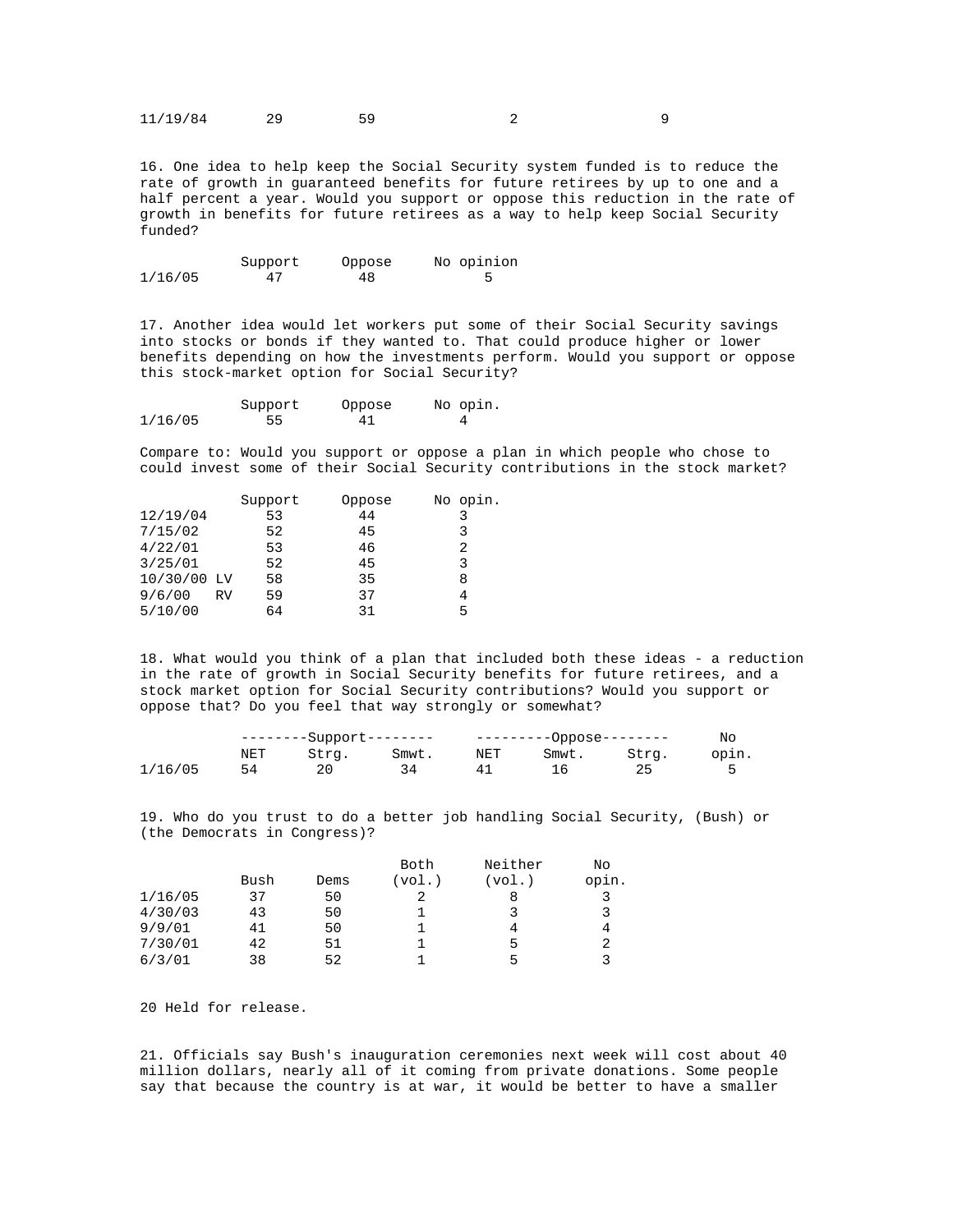and more subdued inauguration. Others favor continuing the country's tradition of large inaugural celebrations. Which of these views comes closer to your own?

|         | Smaller      | Large        | Nο      |
|---------|--------------|--------------|---------|
|         | inauquration | inauguration | opinion |
| 1/16/05 | 66           | -32          |         |

22. (HALF SAMPLE) On the subject of lawsuits: Some people say it's (good) for companies to face the possibility of paying very big penalties in lawsuits, (because it compensates people who are hurt and also makes companies think twice before selling dangerous products.)

Others say it's (bad) (because these lawsuits may be frivolous and the cost of the lawsuits gets passed on to customers as higher prices.)

Which of these do you agree with more - do you think companies should or should not face the possibility of paying very big penalties in lawsuits?

|         | Should face | Should not     | NΟ      |
|---------|-------------|----------------|---------|
|         | penalties   | face penalties | opinion |
| 1/16/05 | 57          | -37            |         |

23. (HALF SAMPLE) Thinking now of medical lawsuits: Say you are injured by bad medical care, and you sue the doctor, hospital or drug company. Would you support or oppose a law saying the most you can get is 250 thousand dollars, plus your actual losses for things like medical bills and lost income?

|         | Support | Oppose | No opinion |
|---------|---------|--------|------------|
| 1/16/05 | 52      | 47     |            |

24. (HALF SAMPLE) Thinking now of medical lawsuits: Say someone is injured by bad medical care, and they sue the doctor, hospital or drug company. Would you support or oppose a law saying the most they can get is 250 thousand dollars, plus their actual losses for things like medical bills and lost income?

|         | Support | Oppose | No opinion |
|---------|---------|--------|------------|
| 1/16/05 | 56      | 41     |            |

25. (HALF SAMPLE) Class-action lawsuits are lawsuits in which groups of people who say they've been injured by a product get together to sue. Would you support or oppose a new law putting tighter limits on who can file class-action lawsuits and how much money they can win in damages?

|         |         |        | Only limit who  | Only limit     | No  |
|---------|---------|--------|-----------------|----------------|-----|
|         | Support | Oppose | can file (vol.) | damages (vol.) | op. |
| 1/16/05 | 66.     |        |                 |                |     |

26. (HALF SAMPLE) Do you think the United States is or is not doing enough to keep illegal immigrants from coming into this country? Do you feel that way strongly or somewhat?

|         |     | -----Doing enough------ |       |     | ---Not doing enough---- |       |       |
|---------|-----|-------------------------|-------|-----|-------------------------|-------|-------|
|         | NET | Stra.                   | Smwt. | NET | Smwt.                   | Stra. | opin. |
| 1/16/05 |     |                         |       |     |                         | 58    |       |

27. (HALF SAMPLE) Do you think illegal immigrants who are living and working in the United States now (should be offered a chance to keep their jobs and